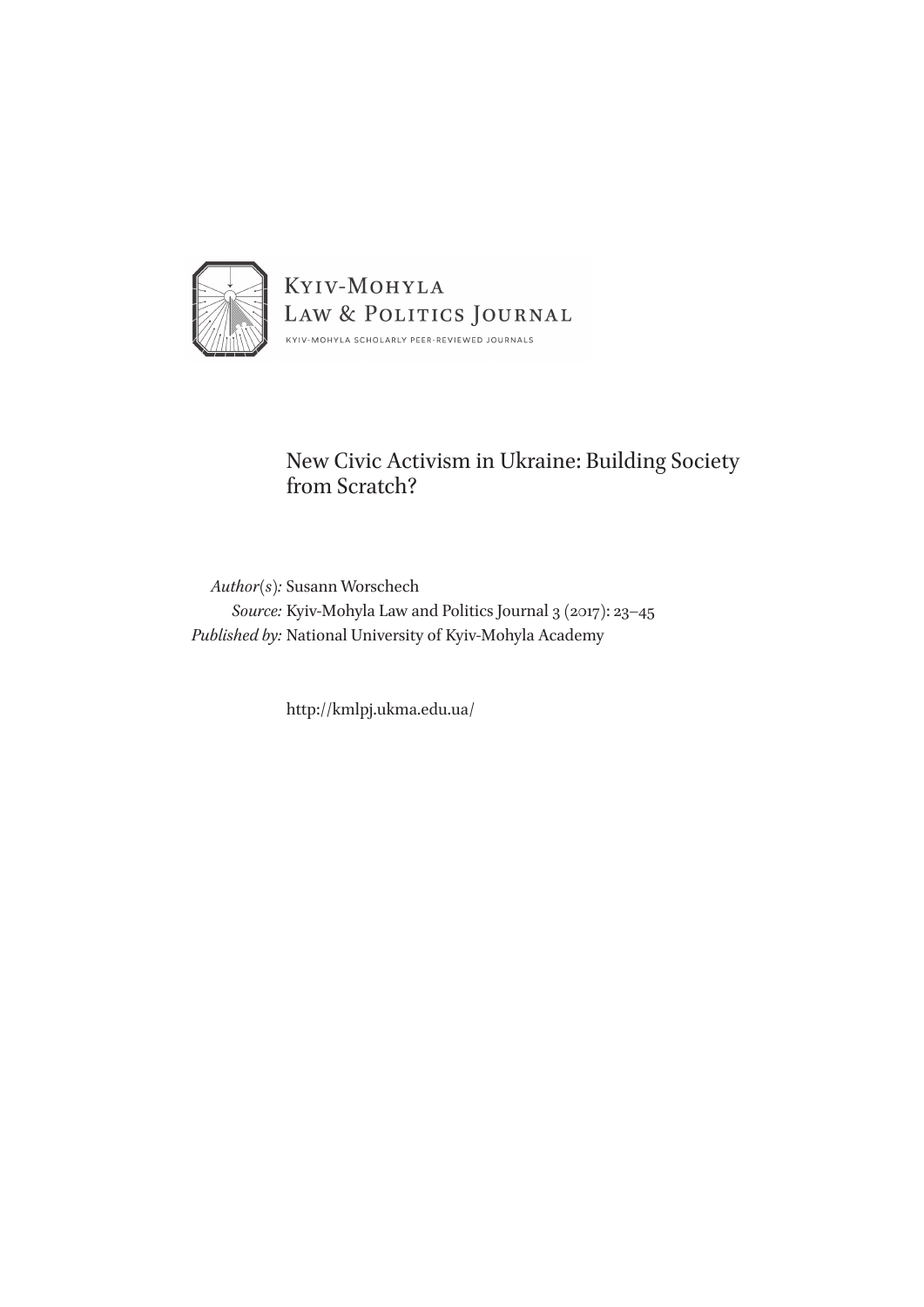# **New Civic Activism in Ukraine: Building Society from Scratch?**

## **Susann Worschech**

European University Viadrina

## **Abstract**

Since Euromaidan, civil society in Ukraine faces new challenges and a new role in society. Volunteer work, donations and civic activism have increased vis-à-vis the humanitarian crisis and the war in Eastern Ukraine in an unprecedented dimension. Civil society's takeover of state responsibilities depicts the compensation of state failure. But it is questionable whether the post-Euromaidan civil society contributes to Ukraine's democratization process. Based on two case studies, in this article I examine new issues civil society in Ukraine deals with, what forms the basis of a new quality of civic activism and participation. Further, I describe structures, activities and interrelations of this new Ukrainian volunteer movement, with the aim to discuss its ambivalent role in fragile democratization.

**Key Words: c**ivil society; democratization; volunteer movement; Euromaidan; Ukraine, trust networks.

## $\circledast$

## **Introduction**

Euromaidan, or the "Revolution of Dignity", marked a watershed for Ukrainian civil society and scholars alike. Until that event, civil engagement, self-organization and societal solidarity were considered low in the post-soviet space.1 At the same time, the existing organized civil society was described as elitist, artificial, and donor-driven.<sup>2</sup> But since the nation-wide protests of 2013– 2014, civil society in Ukraine grew to an unprecedented dimension. The huge and unexpected

<sup>1</sup> David Ost, "The Decline of Civil Society After 'Post-Communism,'" in *The New Politics of European Civil Society*, ed. Ulrike Liebert and Hans-Jörg Trenz, Routledge Studies on Democratizing Europe (London; New York: Routledge Chapman & Hall, 2011).

<sup>2</sup> Sarah E. Mendelson and John K. Glenn, eds., *The Power and Limits of NGOs: A Critical Look at Building Democracy in Eastern Europe and Eurasia* (New York: Columbia University Press, 2002); Sarah L. Henderson, "Selling Civil Society," *Comparative Political Studies* 35, no. 2 (2002); Armine Ishkanian, "Democracy Promotion and Civil Society," in *Global Civil Society: Communicative Power and Democracy*, 2007/8, ed. Helmut Anheier, Marlies Glasius and Mary Kaldor (London: Sage Publications, 2007), 2007/8; Kateryna Pishchikova, *Promoting Democracy in Postcommunist Ukraine: The Contradictory Outcomes of US Aid to Women's NGOs* (Lynne Rienner Publishers, 2010); Orysia Lutsevych, "How to Finish a Revolution: Civil Society and Democracy in Georgia, Moldova and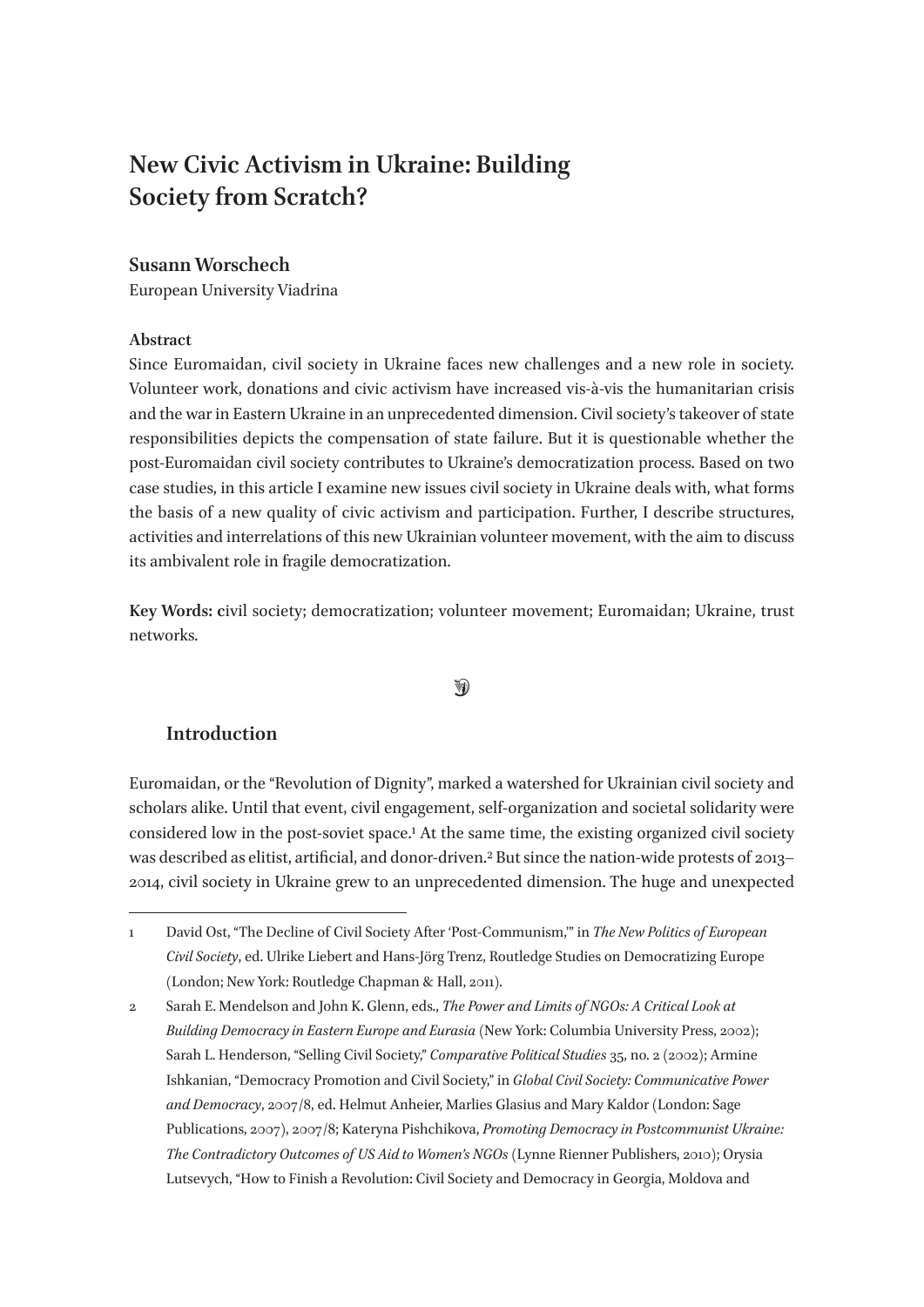mobilization and the impressive self-organization efforts around the Euromaidan protests seemed to clearly falsify the perception of a weak civil society. After protests had ended in late February 2014, civic initiatives, whose members participated in the Euromaidan and its selforganization, expanded their work related to issues such as self-defense, advocacy, fund-raising or counter-propaganda in the Euromaidan's aftermath. Particularly during Ukraine's political and societal reorganization in spring 2014, these groups played a key role in maintaining basic state functions. Civil society contributed substantially to bypassing the inner-Ukrainian power vacuum after the Yanukovych regime collapsed.3 Furthermore, a remarkable number of civic actors who were central figures in the protests switched to the political sphere. The number of activists or journalists who became members of parliament or entered the administration in order to insert Euromaidan's ideals into politics increased.4

However, the question arises as to whether the grown civic engagement denotes a qualitative difference in Ukrainian civil society and its potential contribution to democratization and social change. Post-Euromaidan civic activism might either be a temporal phenomenon or a structural novelty, indicating a sustainable development towards broader societal commitment to participation and politics.

The research question raised here is twofold: Did civil society in Ukraine undergo distinctive quantitative and qualitative changes since Euromaidan, and if so, to what extent may these new developments in civil society contribute to democratization in Ukraine? To answer this question, I will analyze recent developments of Ukrainian civil society in two case studies and illustrate new formations of civil society. In analyzing these qualitative changes, I refer to Charles Tilly's concept of democratization, focusing on civil society's contribution to the building of new trust networks, the insulation of inequalities from public politics, and to the reduction of autonomous power centers.5 The aim of the article is to provide deeper insights of characteristics, roots and networks of new civic movements in Ukraine as a part of the post-Euromaidan civil society.

The article proceeds as follows. In section 2, I discuss civil society's role in democratization processes and present the theoretical and analytical framework of my analysis. In section 3, I give some background information on the historical evolution of civil society in Ukraine until 2013 and on its changes since Euromaidan. In section 4, two empirical case studies on recent civil society phenomena will exemplify characteristics and democratic potential of recent civic activism in Ukraine.

Ukraine," Chatham House: Independent thinking on international affairs, accessed January 14, 2013, http://www.chathamhouse.org/publications/papers/view/188407.

<sup>3</sup> Stefan Meister, "Quo vadis Ukraine? Die Neuerfindung des Ukrainischen Staates," accessed June 19, 2016, http://www.laender-analysen.de/ukraine/pdf/UkraineAnalysen142.pdf.

<sup>4</sup> Susann Worschech, "Euromaidan goes Parliament: Wer sind 'die neuen' ParlamentskandidatInnen?," accessed December 24, 2017, http://www.laender-analysen.de/ukraine/pdf/UkraineAnalysen138.pdf.

<sup>5</sup> Charles Tilly, *Democracy*, 1st ed. (Cambridge University Press, 2007), 74ff.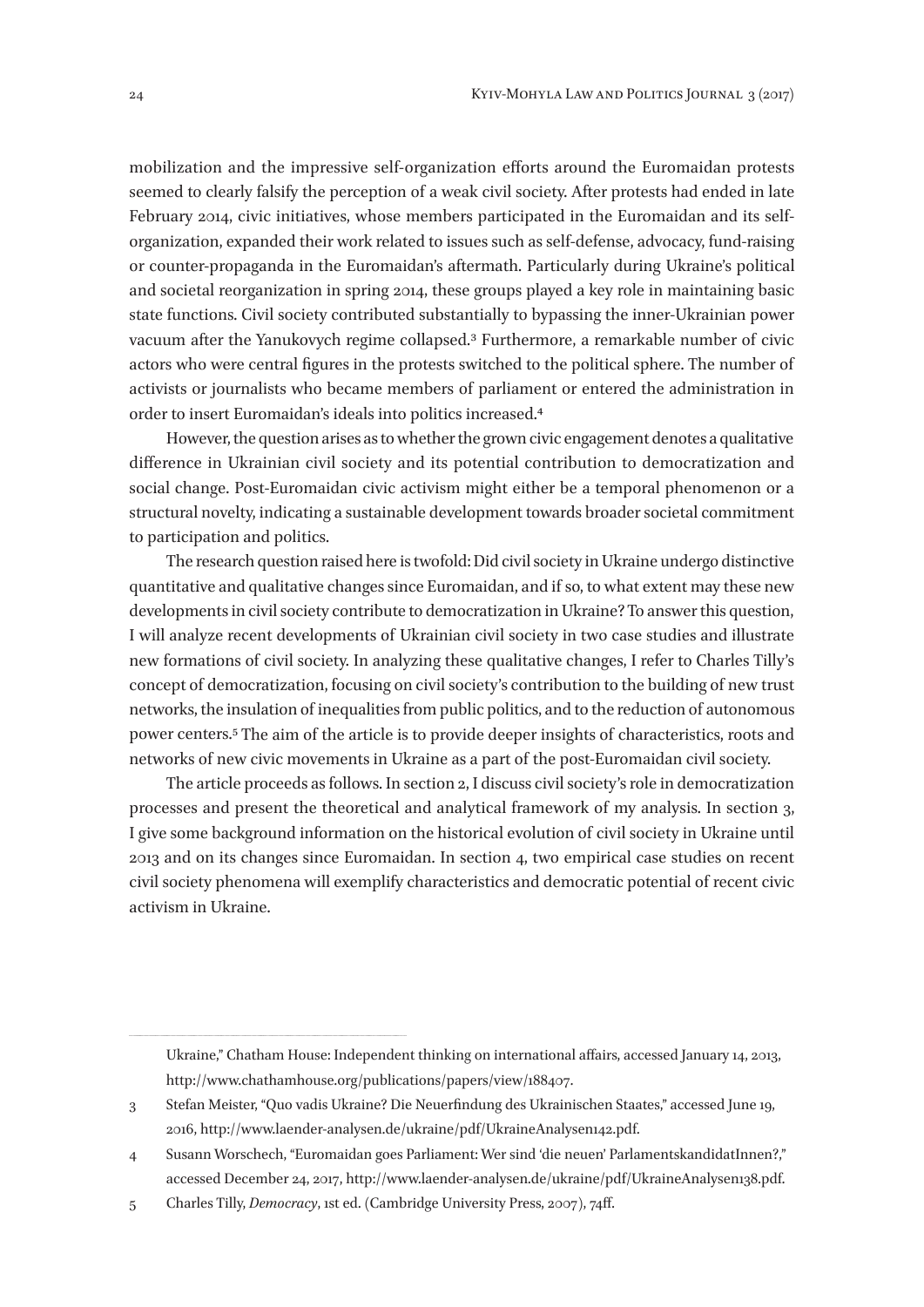### **Theoretical and Analytical Framework**

At a first glance, the relationship between democracy and civil society seems to be simple: "Democratic government is strengthened, not weakened, when it faces a vigorous civil society." 6 A strong and vibrant civil society is "characterized by a social infrastructure of dense networks of face-to-face relationships that cross-cut existing social cleavages such as race, ethnicity, class, sexual orientation and gender." 7 But what exactly is civil society? Sharp definitions of organizational patterns of civic activism bear the risk of excluding newly emerging forms. Therefore, civil society is often only defined as a public sphere or space,<sup>8</sup> or it is conceptualized with respect to its functions. In this study, I refer to civic networks rather than to formal NGOs, and I will focus on civil society's functions in democratization.

Democratization can be understood as an interactive process of ongoing negotiation of power relations.9 Civil society's role is a permanent brokerage between various power spheres of political center and periphery. This role is related to two distinctive functions of civil society that can be drawn from political philosophy.10 First, in a republican perspective, civil society is a social realm of democratic socialization where discourse takes place and contributes to the internalization of democratic values and the education of new democratic leaders. Tocqueville denominated this function 'school of democracy'.11 This perspective also emphasizes the development of abstract trust and solidarity, what is referred to as bridging social capital.<sup>12</sup> Second, in a liberal perspective, civil society is a defender of citizens' rights and freedoms. It is a corrective power vis-à-vis potentially authoritarian political structures and a 'watchdog' of democratic principles and practices.13 Both functions can be assigned to different phases of ongoing transformation processes.14 The analytically distinguishable phases became heavily blurred in Ukraine, where democratization appeared to resemble a fuzzy back-and-forth process

<sup>6</sup> Robert D. Putnam, Robert Leonardi and Raffaella Y. Nanetti, *Making Democracy Work: Civic Traditions in Modern Italy*, New edition (Princeton: Princeton University Press, 1993), 182.

<sup>7</sup> Bob Edwards, Michael W. Foley and Mario Diani, *Beyond Tocqueville: Civil Society and the Social Capital Debate in Comparative Perspective* (Hanover: University Press of New England, 2001), 17.

<sup>8</sup> Jean L. Cohen and Andrew Arato, *Civil Society and Political Theory* (Cambridge, Mass. [u.a.]: MIT-Press, 1992).

<sup>9</sup> Geoffrey Pridham, *The Dynamics of Democratization: A Comparative Approach* (London, New York: Continuum, 2000), 5.

<sup>10</sup> Irene Hahn-Fuhr and Susann Worschech, "External Democracy Promotion and Divided Civil Society—the Missing Link," in *Civil Society and Democracy Promotion*, ed. Timm Beichelt et al., Challenges to Democracy in the 21st Century (Basingstoke, Hampshire: Palgrave Macmillan, 2014), 15ff.

<sup>11</sup> Alexis de Tocqueville, Über die Demokratie in Amerika, ed. J. P. Mayer (Stuttgart: Reclam, 2014 [1835]).

<sup>12</sup> Robert D. Putnam, *Bowling Alone: The Collapse and Revival of American Community*, 7th ed. (New York, NY [u.a.]: Simon & Schuster, 2000).

<sup>13</sup> Charles Taylor, "Die Beschwörung der Civil Society," in *Europa und die Civil Society*, ed. Krzysztof Michalski, Castelgandolfo-Gespräche 1989 (Stuttgart: Klett-Cotta, 1991).

<sup>14</sup> Wolfgang Merkel and Hans-Jürgen Puhle, *Von der Diktatur zur Demokratie*, 1st ed. (VS Verlag für Sozialwissenschaften, 1999).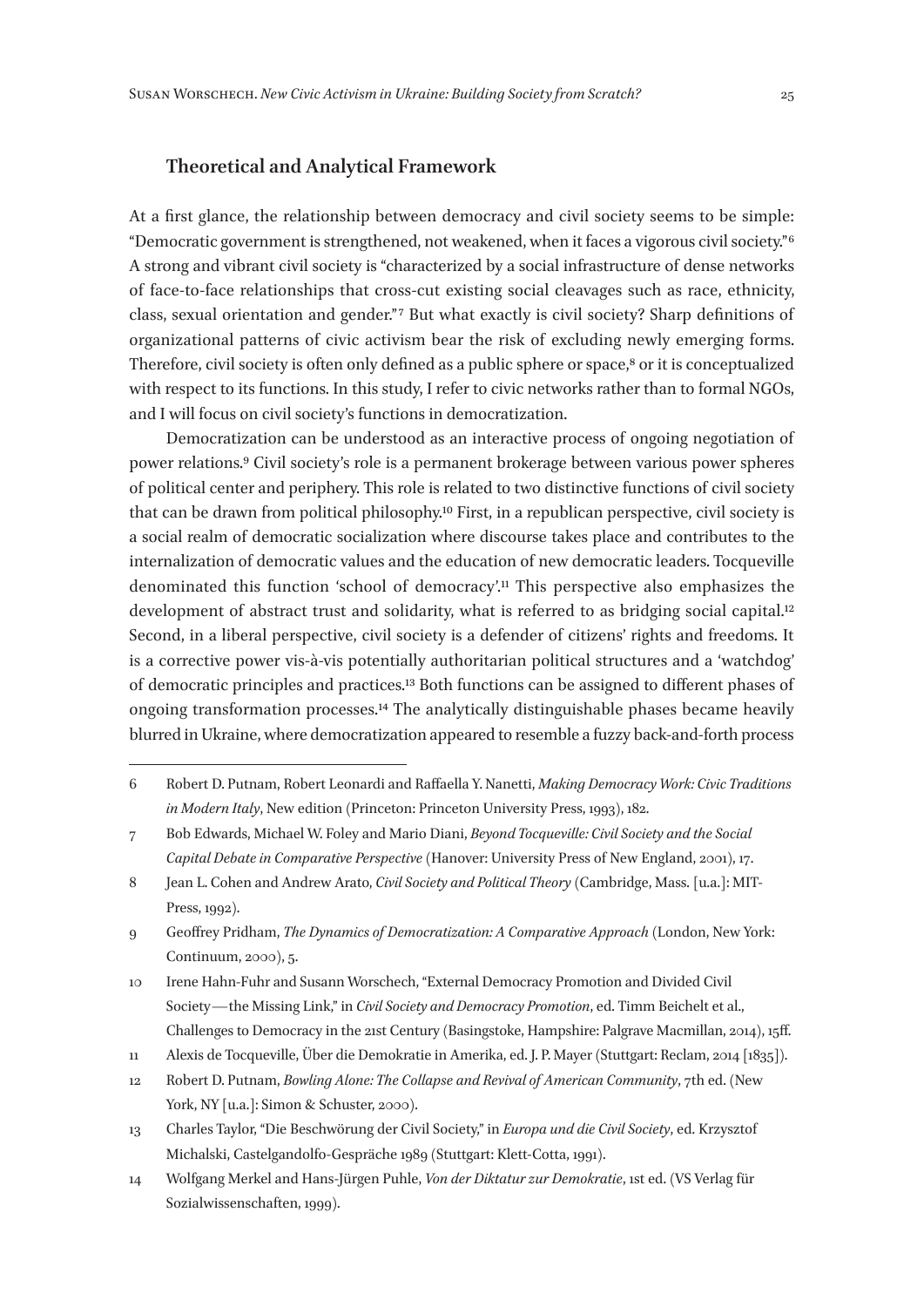in the last two decades. It remains unclear when and how civic initiatives with a socializing or, respectively, a watchdog orientation may contribute to that process.

Charles Tilly proposed a processual and relational perspective to conceptualize democratization as a set of processes changing the relations between a state and its citizens. Tilly argues that the degree of democracy can be measured by the extent to which the state behaves in conformity to the expressed demands of its citizens. Therefore, the quality of interaction between state and citizens, which can be called political inclusiveness, lies at the core of his concept. Following Tilly,

> [...] a regime is democratic to the degree that political relations between the state and its citizens feature broad, equal, protected and mutually binding consultation. Democratization means net movement toward broader, more equal, more protected, and more binding consultation.15

The democratic status of a regime can be determined by these four dimensions that characterize the state-citizen-interaction: comprehensive involvement of citizens (*Breadth*), decoupling of political participation from categorical inequality (*Equality*), reduction of political arbitrariness towards citizens (*Protection*), and mutual liability in terms of transparency and rule of law (*Consultation*). Democratization and De-democratization are indicated by increases or decreases within these four dimensions of state-citizen-relations. Further, Tilly argues that the *processes* promoting democratization, hence the increase within all four dimensions, are (1) integration of trust networks into public politics; (2) insulation of public politics from categorical inequality, and  $(3)$  transformation of nonstate power.<sup>16</sup>

If civil society is expected to contribute to democratization, where can that contribution be located in Tilly's concept? Being conceptualized as an intermediate sphere,<sup>17</sup> civil society is part of a relational concept—it may be a broker or transmitter between state actors and citizens, for example. The democratizing functions of civil society can be directed towards the three processes. Building trust networks could be expected from civil society actors who focus on socializing functions and social capital. Decoupling politics from categorical inequality such as class or gender, or the dissolution of nonstate power centers would require the activities of a watchdog civil society.

The analysis of post-Euromaidan civil society's contribution to Ukraine's democratization therefore focuses on the following analytical questions, based on Tilly's model:

• First, does civil society contribute to the *integration of trust networks into public politics*, e. g. by dissolving or transforming formerly segregated trust networks, or by creating politically connected trust networks? Indicators would be (a) the lively cooperation of civil society organizations and activists among themselves; (b) the transfer of networks from pre-Euromaidan or Euromaidan activism to recent activism, (c) an increased share

<sup>15</sup> Tilly, *Democracy*, 13f.

<sup>16</sup> Tilly, *Democracy*, 74ff.

<sup>17</sup> Jean L. Cohen and Andrew Arato, *Civil Society and Political Theory,* Studies in Contemporary German Social Thought (Cambridge, Mass. [u.a.]: MIT-Press, 1992), ix.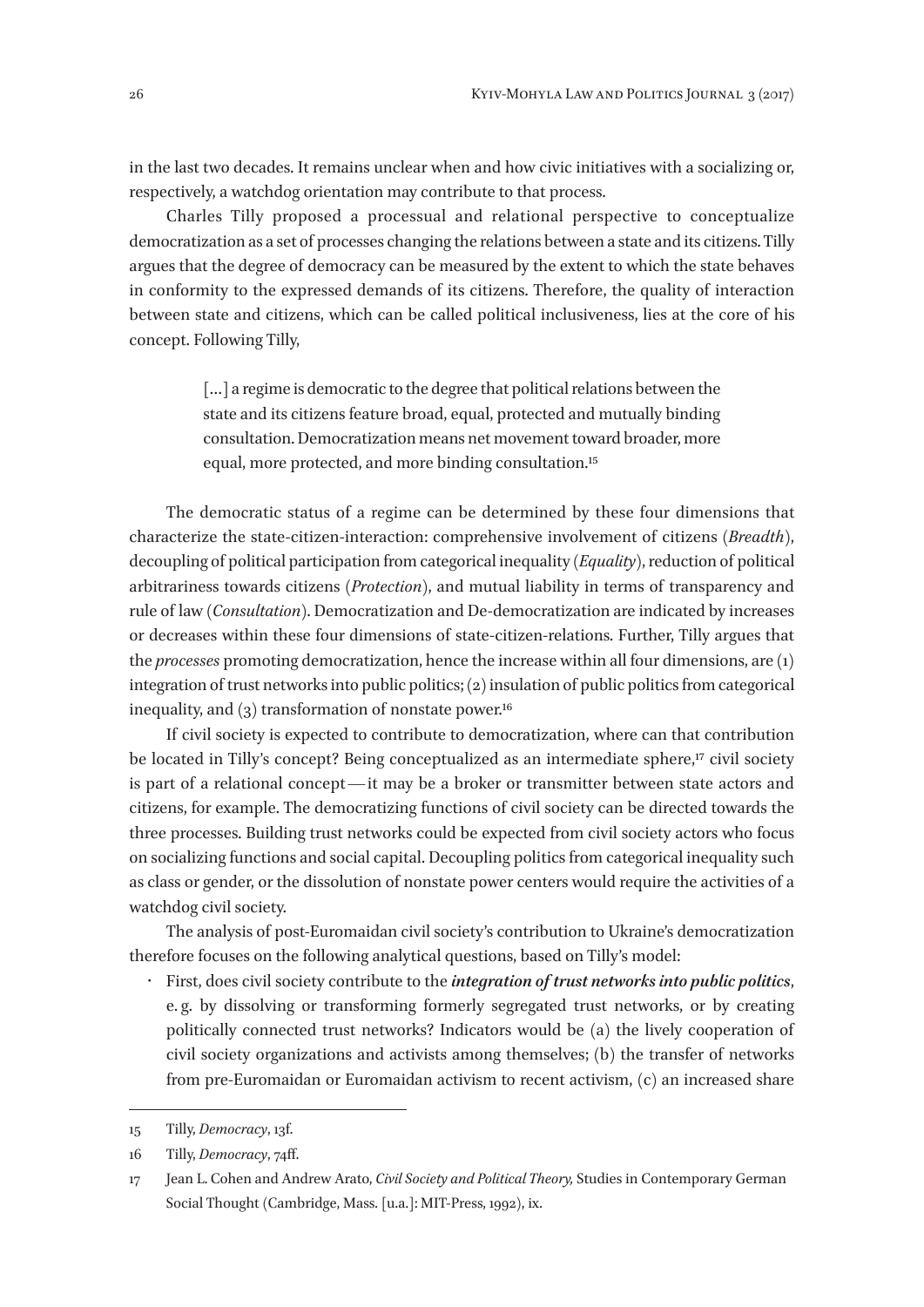of volunteers in civil society, or (d) increased cooperation of civil society with the political, administrative or parliamentary sphere.

- Second, does civil society help to *insulate public politics from categorical inequalities* by either propelling an equalization of categories, or by buffering politics from the operation of those politics? Indicators would be (a) advocacy activism for vulnerable and disadvantaged groups of citizens, or (b) a heterogeneous composition of civic organizations initiatives, or coalitions (concerning, for example, social or regional backgrounds of participants).
- Third, does civil society support the *transformation of non-state power*, e. g. by broadening political participation, equalizing the access to political resources and opportunities outside the state, or furthering an inhibition of autonomous and/or arbitrary coercive power both within and outside the state? Indicators would be (a) brokering and connecting non-state power groups such as militias with state power structures to facilitate coalition building or cooptation of the militia by the state, (b) raising public voice for transparency in politics and traceability of information and resource flows, or (c) broadening public control over formerly closed or autonomous sectors of the state, the economy, or the military.

Based on my proposed synthesis of Tilly's democratization concept and civil society's functions in democratization, it is now possible to examine the political relevance of civil society before and after Euromaidan. In the next section, I will portray Ukraine's civil society and its particular strength and weakness in a broader perspective. I will also touch upon specific ambivalences civil society faces since Euromaidan. I will then turn to two paradigmatic cases of post-Euromaidan civic activism to illustrate new facets of civil society in Ukraine. These are humanitarian assistance for internally displaced persons (IDPs) and civic support for the Ukrainian armed forces.

Case studies can be understood as an "intensive study of a single unit with the purpose of understanding a larger class of (similar) units." 18 The case selection has to remain faithful to the double function of case study research which means to describe the single phenomenon itself, but also to illustrate a broader set of units. Therefore, in this study, I will analyze two cases of civil society phenomena that only emerged in a particular historical situation—the Euromaidan and the subsequent violent conflict in Eastern Ukraine and Crimea. Both cases are worth being portrayed in detail, but they also illustrate some 'new facets' of Ukrainian civil society with respect to organizational forms, political and societal embeddedness and ambitions.

<sup>18</sup> John Gerring, "What is a Case Study and What is It Good for?," *American Political Science Review* 98, no. 02 (2004): 342, doi:10.1017/S 0003055404001182.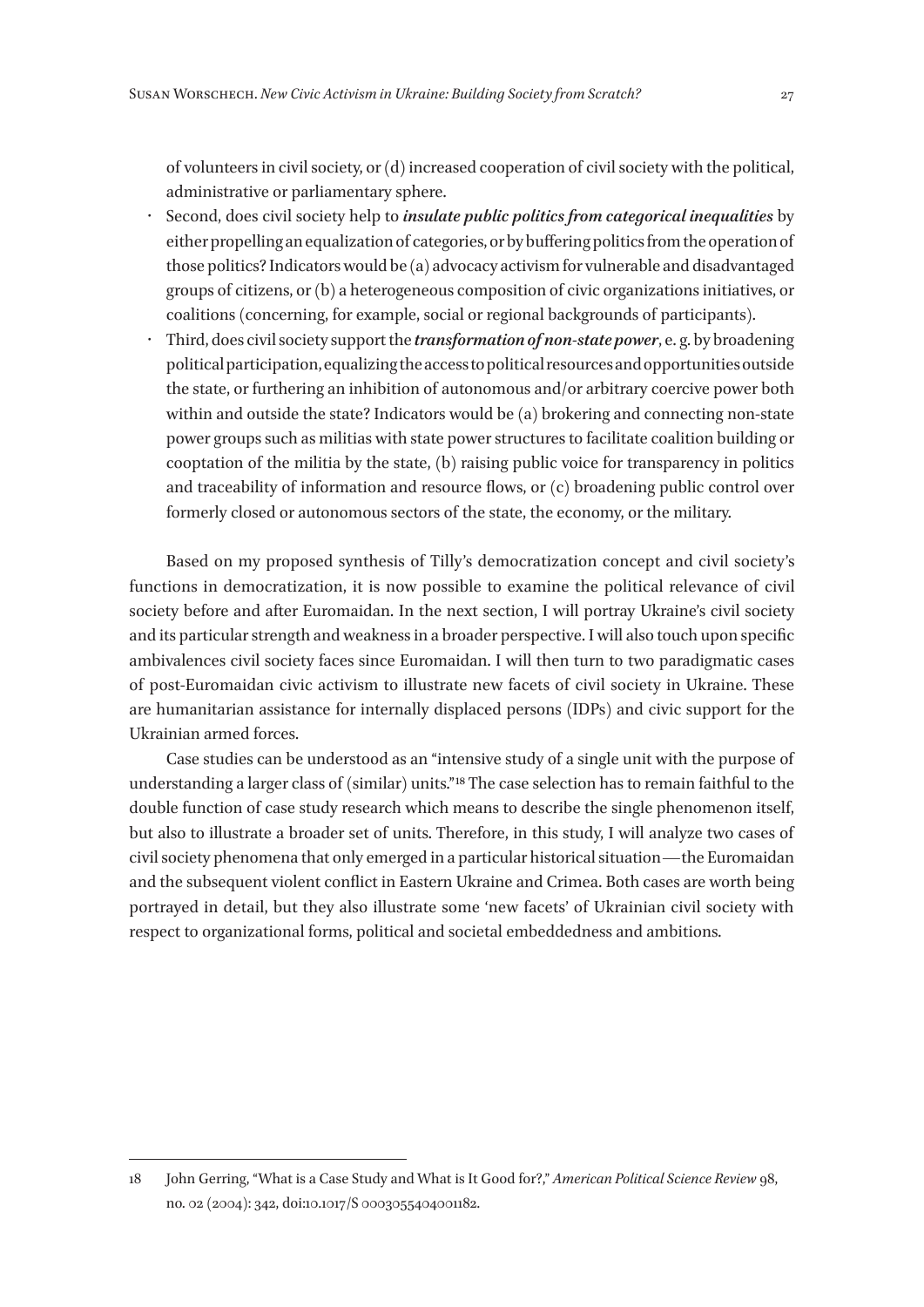## **From Perestroika to Euromaidan: Historical Pathways and Ambivalences of Civil Society in Ukraine**

#### *Strong Protests, Weak Structures*

Civil society in Ukraine has always been an ambivalent phenomenon. When Marc Howard published his famous analysis of the weakness of civil society in post-socialist Europe,19 he might have overlooked the dynamic development of civil society in Ukraine, which tells a story of specific weaknesses, but also of specific strengths.20 As early as in the 1960s and 1970s, the Ukrainian dissident movement evolved as a reaction to Soviet russification campaigns, radical press censorship and anti-Ukrainian cleansing. Main targets of the different dissident groups were political demands of further De-Stalinization, cultural demands such as the preservation of Ukrainian language and culture, and the legalization of the Ukrainian Catholic Church. In the mid‑1970s, dissident groups unified and formed the Ukrainian Helsinki Committee, which evolved into a small but influential circle of independent thinkers. Although suppression and persecution of dissidents by the Soviet regime increased after the mid‑1970s, a broader Ukrainian civil society movement grew in the 1980s around the Chernobyl catastrophe, Perestroika and Glasnost. The strength of Ukrainian civil society is not only reflected in this durable dissident movement, but also in the fact that among political prisoners in the Soviet Union, Ukrainians were over-represented and often served disproportionately high sentences. The exceptional mobilization capacity of Ukrainian civil society is exemplified in frequently emerging street protests: from the Donbas miners' strikes in 1989 and the organization of a human chain from Kyiv to Lviv in January 1990 to the movement *Ukraine without Kuchma* in the early 2000s and the protests of the *Orange Revolution* in late 2004, to name only a few.

What, then, about its weakness? The historical view reveals a civil society that shows continued engagement in terms of protest and campaigning, but civic actors did not succeed in translating these efforts into larger structures of influencing and programming policies and decision-making processes. Similar to other East European countries, the dissident and opposition groups united in 1989/1990 and formed the movement *Rukh*. Still, *Rukh* never became an influential and popular political force, such as the Polish *Solidarność*. The same must be stated for the *Orange Revolution*: while the civic movement managed to bring hundreds of thousands to the streets, defying the November cold for weeks, it failed to change elites and to bring new, democratic leaders into relevant positions. Furthermore, professionalization and organizational

<sup>19</sup> Marc Morjé Howard, *The Weakness of Civil Society in Post-Communist Europe* (Cambridge University Press, 2003).

<sup>20</sup> See Andreas Kappeler, *Kleine Geschichte der Ukraine*, Orig.-Ausg., 3., Überarb. und Aktualisierte Aufl, Beck'sche Reihe 1059 (München: Beck, 2009), 242ff; Mykhaylo Banakh, *Die Relevanz der Zivilgesellschaft bei den Postkommunistischen Transformationsprozessen in Osteuropäischen Ländern: Das Beispiel der Spät- und Postsowjetischen Ukraine 1986–2009,* Soviet and Post-Soviet Politics and Society 121 (Stuttgart: ibidem, 2013), 765.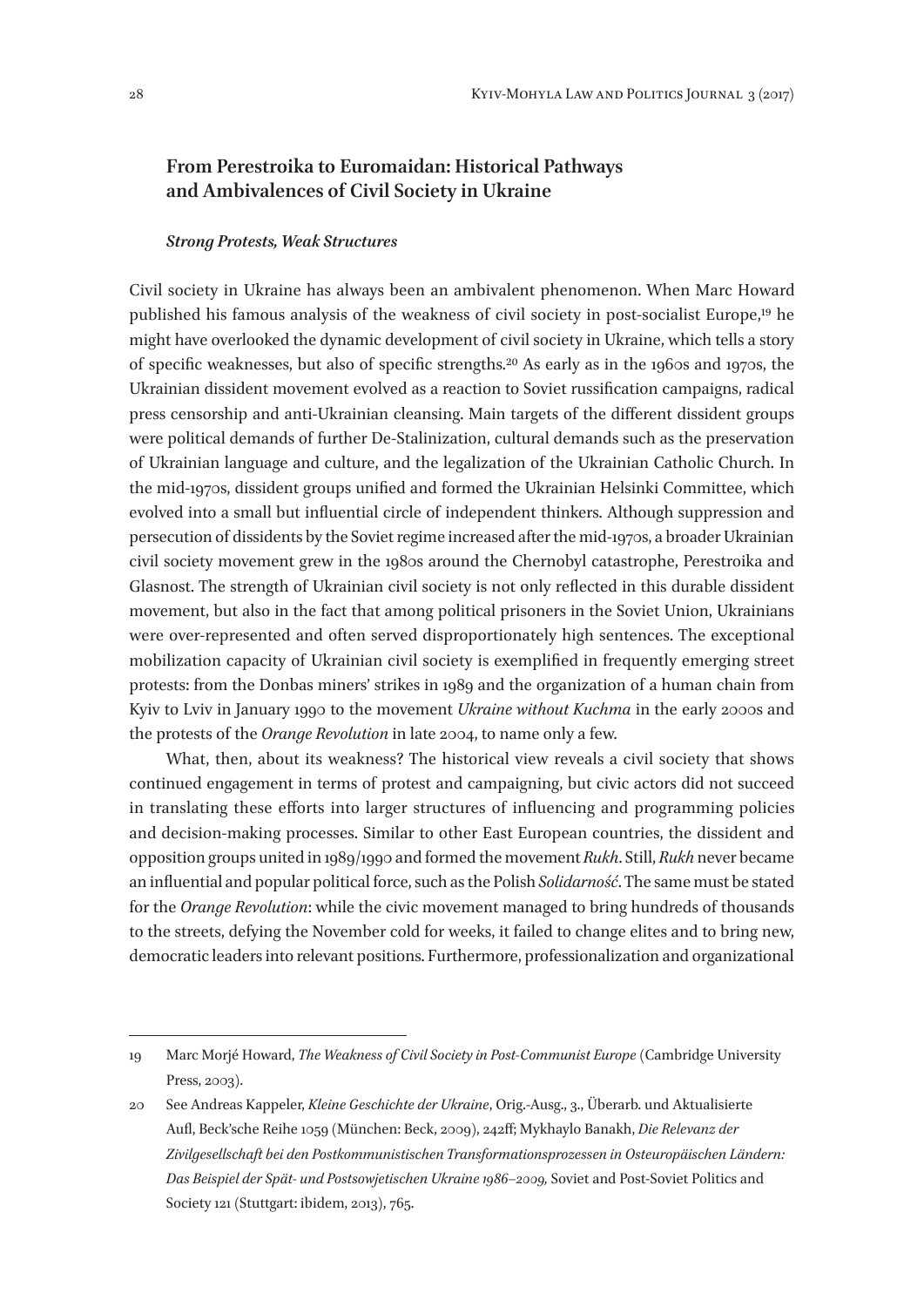structuring of civil society organizations intensified civil society's focus on its own development rather than on political changes.<sup>21</sup><sup>22</sup>

Therefore, I argue, Ukrainian civil society has neither been purely weak nor strong—it rather shows enormous strength in campaigning and mobilizing, but a severe lack of durable structures to support a political, economic and cultural transformation. Ukraine's history is full of revolutionary moments, but no persistent democratic movement has emerged so far. Obviously, civil society managed to create a durable network of activists since many of those who took part in the Orange Revolution founds themselves on the streets again during Euromaidan. But these civic networks were not adequately linked to society at large or to politics before Euromaidan, so that civil society did not succeed in broadening power structures significantly. The research question on the democratizing potential of post-Euromaidan civil society must be seen before this background of a both strong and weak Ukrainian civil society.

#### *Ambivalences of Post-Revolutionary Civil Society*

Was Euromaidan finally the point when the moment turned into a movement? The impressive self-organization and participation of the Ukrainian population at Euromaidan allowed for this conjecture in the first instance. However, after initial euphoria and few moments of cheering, disillusionment appeared among external observers of Ukrainian civil society and democratization. Civic engagement in the area of supporting IDPs showed the new strength of civil society, but revealed a massive failure of the Ukrainian government in a serious humanitarian crisis. Rapidly established paramilitary units definitely saved Ukraine in an extraordinary vulnerable situation, but their emergence also questioned the state monopoly on the use of force—one cornerstone of modern statehood.

Starting from Euromaidan, civil society obviously had gained more confidence in its own capacity. Volunteering increased, and civic organizations enjoyed higher public regard than before Euromaidan.<sup>23</sup> Civil society became more interconnected with society at large.<sup>24</sup> A new Ukrainian public sphere evolved through and since Euromaidan, with a growing extent of

<sup>21</sup> Irene Hahn-Fuhr and Susann Worschech, "External Democracy Promotion and Divided Civil Society—the Missing Link," in *Civil Society and Democracy Promotion*, ed. Timm Beichelt et al., Challenges to democracy in the 21st century (Basingstoke, Hampshire: Palgrave Macmillan, 2014).

<sup>22</sup> Orysia Lutsevych, "How to Finish a Revolution: Civil Society and Democracy in Georgia, Moldova and Ukraine," Chatham House: Independent thinking on international affairs, accessed January 14, 2013, http://www.chathamhouse.org/publications/papers/view/188407.

<sup>23</sup> United States Agency for International Development, "The 2015 CSO Sustainability Index for Central and Eastern Europe and Eurasia: –UKRAINE–" United States Agency for International Development, accessed December 24, 2017, http://ccc-tck.org.ua/eng/download/library/63/.

<sup>24</sup> Susan Stewart, "Zivilgesellschaft in Russland und der Ukraine. Divergierende Kontexte und ihre Implikationen," accessed December 24, 2017, http://www.swp-berlin.org/fileadmin/contents/ products/studien/2016S 04\_stw.pdf.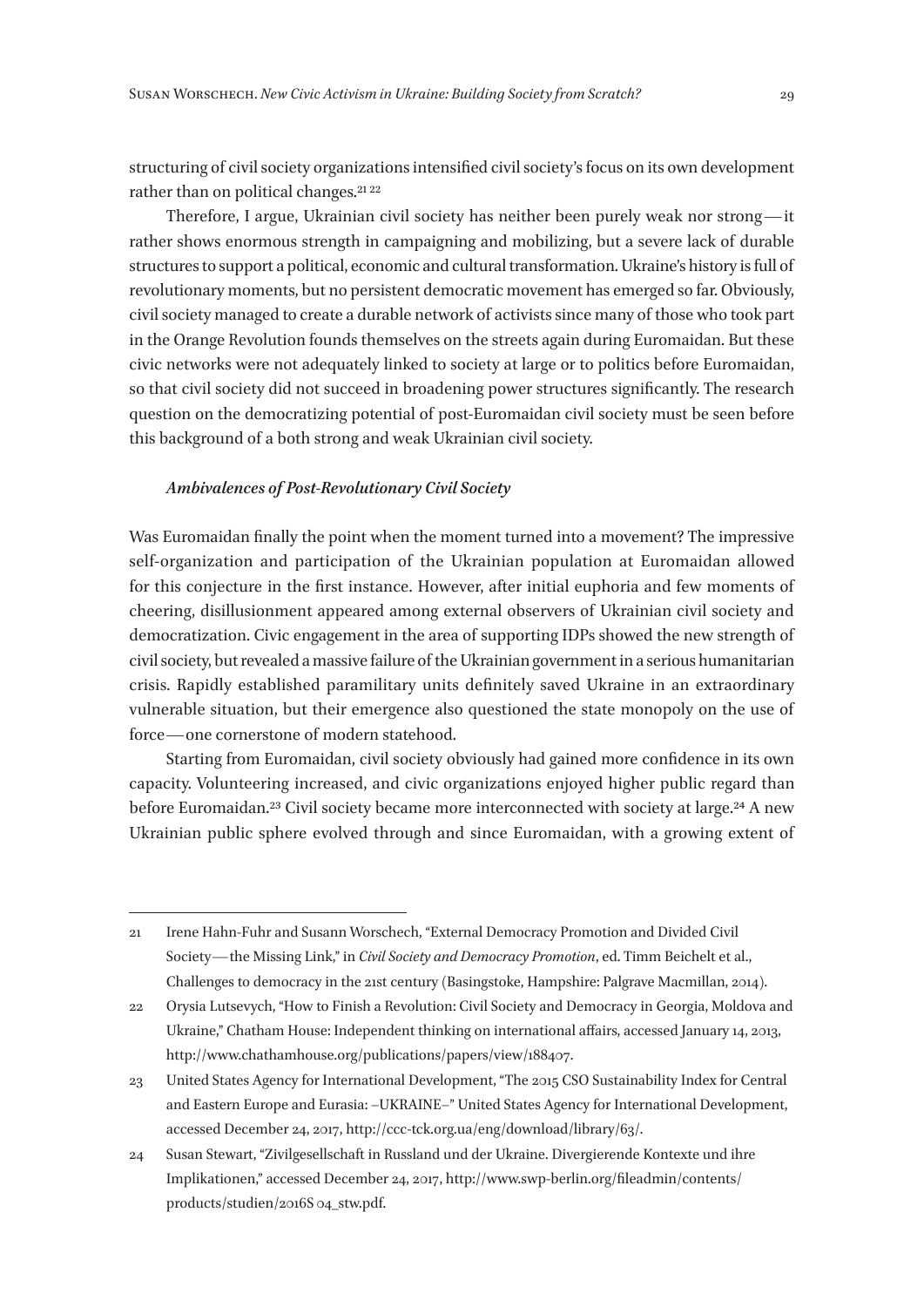democratic opinion building and decision making.25 Ideally, this general public does not only control the exertion of political power ex post, it even programs politics, as Habermas notes.26

However, considerable skepticism appeared as civil society's new strength also implies some potential obstacles to democratic development. As the war goes on, Ukraine still finds itself in a patriotically charged situation where nationalistic groups could develop into an uncivil society and influence the re-negotiation of political values in favor of reduced pluralism.<sup>27</sup> Civil society's provision of help to IDPs in 2014 and 2015 partly substituted the (dysfunctional) state, what could help to legitimize the government's release of responsibility in this respect.<sup>28</sup> Further, civic initiatives themselves risk becoming instrumentalized or even corrupted by interest groups such as oligarchic networks. Additionally, civic actors who took over state responsibilities in the crisis could be reluctant later on to hand back competences.29

These particular risks represent the contrary of Tilly's concept of political inclusiveness and therefore underline the relevance of analyzing civil society's contribution to trust networks, reduction of inequalities, and dissolution of autonomous power centers. It would not be serious to try to evaluate the political inclusiveness of Ukraine's civil society at large, but an inspection of quantitative and qualitative novelty of civic activism will illustrate the potential of post-Euromaidan civil society to be more than a democratic moment.

#### **Empirical Analysis: Civic Activism since Euromaidan**

#### *Quantitative Changes and New Support*

In 2016, the Ukrainian civic organization *Counterpart Creative Center (CCC)* published their third report on civil society in Ukraine.30 The report presents an overview of figures, activities, issues, resources and needs of civil society in Ukraine, ranging from non-governmental organizations (NGOs), religious or charity organizations to condominiums and credit unions. The number of registered civil society organizations (CSOs) in Ukraine lies at around 250,000, whereas NGOs made up the largest share, counting between 70,000 and 75,000 organizations. They are referred

<sup>25</sup> Rosaria Puglisi, "A People's Army: Civil Society as a Security Actor in Post-Maidan Ukraine," IAI Working Papers, accessed December 24, 2017, http://www.iai.it/en/pubblicazioni/peoples-army.

<sup>26</sup> Jürgen Habermas, *Faktizität und Geltung: Beiträge zur Diskurstheorie des Rechts und des demokratischen Rechtsstaats* ([Frankfurt am Main]: Suhrkamp, 1992), 767.

<sup>27</sup> Cas Mudde and Petr Kopecky, *Uncivil Society? Contentious Politics in Post-Communist Europe* (London; New York: Routledge Chapman & Hall, 2002).

<sup>28</sup> Christopher Dunnett, "How Volunteers Created A 'Second State' Inside Ukraine," accessed December 24, 2017, https://medium.com/@Hromadske/how-volunteers-created-a-second-stateinside-ukraine-ebefb5d82e1c.

<sup>29</sup> Mikhail Minakov, "Corrupting Civil Society in Post-Maidan Ukraine?," Carnegie Moscow Center, accessed May 31, 2016, http://carnegie.ru/2015/04/11/corrupting-civil-society-in-post-maidan-ukraine/ ikbg.

<sup>30</sup> Lyubov Palyvoda, O. Vinnikov, and V. Kupriy, "Defining Civil Society for Ukraine: Research Report"  $(2016).$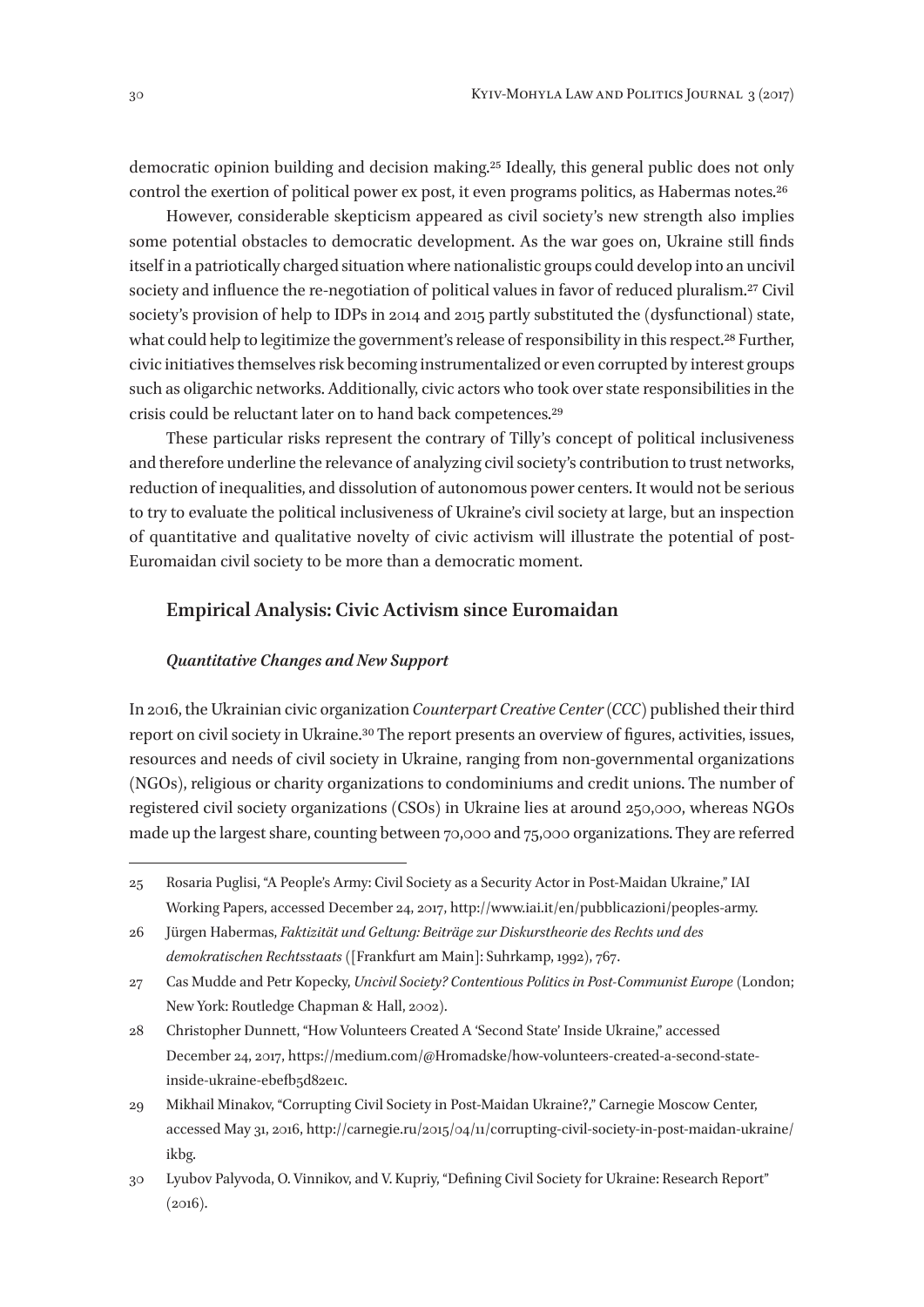to as public organizations that are voluntary organizations at their core, consisting of natural persons and serving public interests. Among these are, for example, think tanks, human rights associations, youth/women's/children's organizations, and advocacy groups for disabled people, war veterans or environmental issues.

Main activities of all CSOs are advocacy and provision of consulting and information services. One general problem for CSOs is meeting the needs of their respective target groups. Their advocacy ability is improving since Euromaidan, as civil society is consistently promoting and defending reforms in Ukraine, forcing both the Parliament and Government of Ukraine to implement them. However, the authors underline that organized civil society lags behind informal movements and initiatives that manage to better respond to societal and political incidents.31

Public opinion towards CSOs improved, as did public support for charitable and volunteer activities. According to the USAID<sup>32</sup> 2015 CSO Sustainability Index for Ukraine, civic activism in 2014 and 2015 measured 13 and 9 percent of the population, respectively, and was still higher than in 2009. Public support for CSOs with resources decreased after its peak in 2014. Further, only one percent of the informal initiatives that were formed as a result of the Euromaidan protests became formal organizations.33

The quantitative dimension of the Ukrainian volunteer movement is more difficult to describe. Figures on how many individuals and organizations provide general humanitarian support range from 14,500 individuals and 2,500 organizations<sup>34</sup> to 75,000 individuals and 750 groups,35 and up to 750,000 individuals and 100 groups with more than 100 members each.36 A definite increase in civic engagement can be identified with regard to donations. According to the World Giving Index, 38% of Ukrainian respondents to the survey reported that they donated to charity organizations in 2014. Numbers for 2015 and 2016 remain equally high (26 resp. 29%), while in 2012 and 2013, only 8 resp. 9% reported that they supported charity organizations financially.<sup>37</sup> Associated with the rise of donations is the Ukrainian society's trust in volunteers: according to a poll conducted by the renowned Razumkov Center in Kyiv in 2016, 63.7% of Ukrainians trust volunteers, while official institutions such as local governments and the President of Ukraine

37 See the World Giving Index 2013, 2014, 2015, 2016, 2017; accessed October 26, 2017, https://www. cafonline.org/about-us/publications.

<sup>31</sup> Lyubov Palyvoda, O. Vinnikov, and V. Kupriy, "Defining Civil Society for Ukraine: Research Report" (2016), 27.

<sup>32</sup> United States Agency for International Development.

<sup>33</sup> United States Agency for International Development, "The 2015 CSO Sustainability Index for Central and Eastern Europe and Eurasia: –UKRAINE–" United States Agency for International Development, accessed December 24, 2017, http://ccc-tck.org.ua/eng/download/library/63/.

<sup>34</sup> "In Ukraine, 14,500 Volunteers Regularly Help the Army", accessed May 9, 2017, http://www. radiosvoboda.org/a/news/27039296.html.

<sup>35</sup> "Volunteer Movement of Ukraine in Figures and Facts (Infographics)", accessed May 9, 2017, http:// www.segodnya.ua/ukraine/volonterskoe-dvizhenie-ukrainy-v-cifrah-i-faktah-infografika‑576300.html.

<sup>36</sup> "Ukraine Doesn't Have a Warlord Problem", accessed May 9, 2017, http://foreignpolicy. com/2015/03/26/ukraine-doesnt-have-a-warlord-problem-russia-donbas/.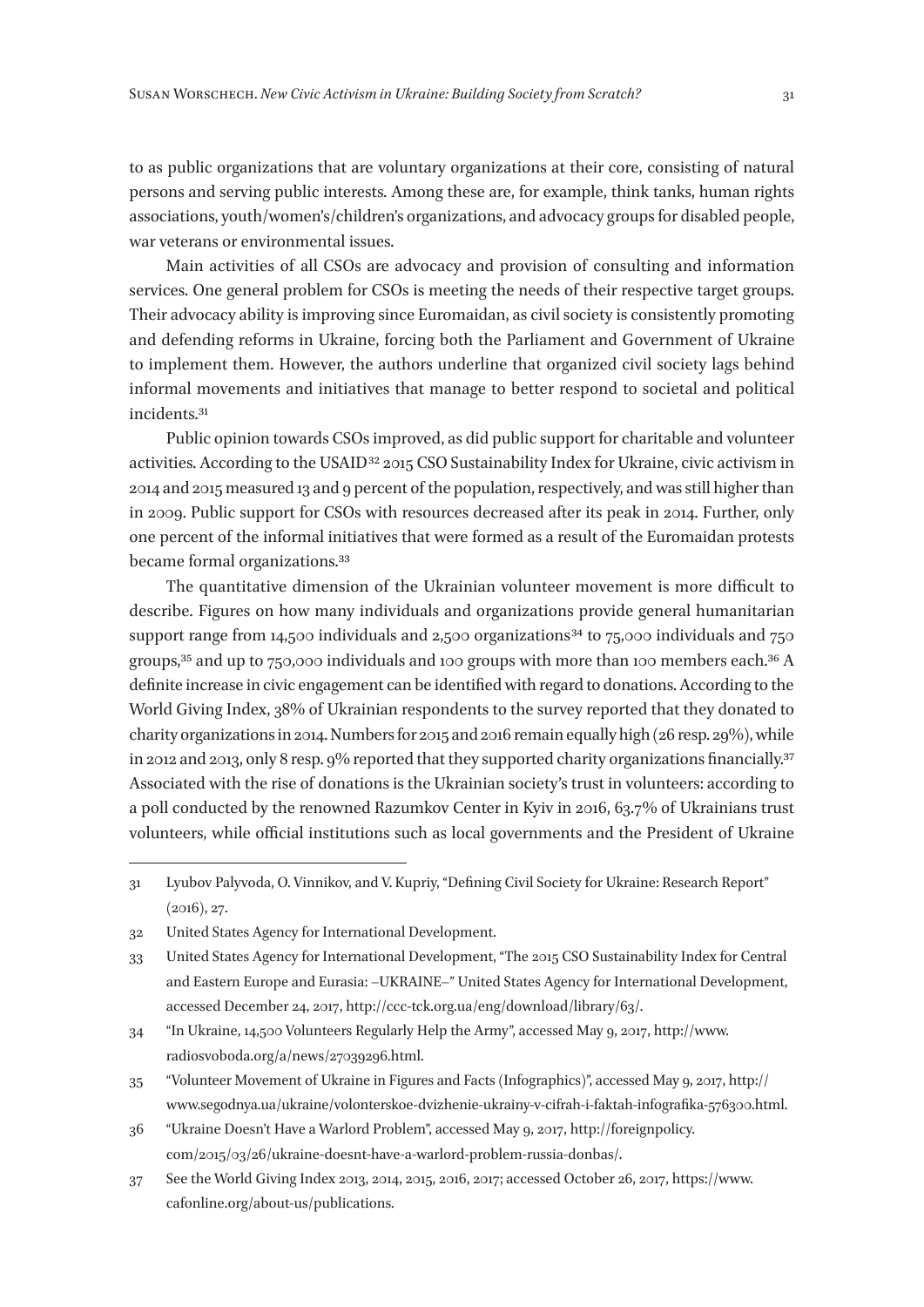only gain trust ratings of 37.5% resp. 24.3%.3839 These figures underline the increased importance of volunteering in Ukraine. Therefore, analyzing the post-Euromaidan civil society should first and foremost focus on this phenomenon: volunteering.

#### *The SOS Organizations: Assistance and Lobbying for Internally Displaced Persons*

One of the most apparent new volunteering realms stems from the need to provide care, accommodation, integration and judicial assistance to those who fled from Russia's annexation of Crimea and the occupation of parts of the Luhansk and Donetsk oblasts. Quickly after these violent events and the internal expulsion from the affected regions, relevant IDP self-help groups emerged. The most visible civic initiatives are the several *SOS* organizations that form the core of a support and advocacy movement for IDPs in Ukraine.

The first *SOS* organization was *Euromaidan SOS*.40 This organization evolved on November 30, 2013, after protesting students had been beaten severely by the police on Kyiv's Independence Square in the very first phase of the Euromaidan uprising. Activists from the Kyiv-based NGO *Center for Civil Liberties* opened a hotline for victims and volunteer lawyers to provide the protesters with legal aid and defense. It developed quickly into a powerful volunteer organization to protect human rights, particularly in the context of freedom of assembly. Following this example, in March 2014, *Donbas SOS* was founded as a volunteer organization to help people in the armed conflict area in Eastern Ukraine. *Donbas SOS* provided administrative help to people who left or plan to leave the occupied territories in Eastern Ukraine, including information on safe ways to leave, help for accommodation, legal and psychological assistance. It further engaged in human rights monitoring.41 Also in 2014, *Vostok SOS (East SOS)* was founded as a project in Kyiv by civic activists who formerly worked in civic organizations in Luhansk and Crimea. Kostantyn Reutsky and Volodymyr Shcherbachenko, who had been activists and founders of the Luhansk-based human rights center *Postup* (*Step* or *Progress*), started the project together with activists from the *Crimean Human Rights Center Diya (Action)*. Activists and staff of both organizations had to leave their locations in Luhansk and Symferopol in spring 2014 because of Russian aggression in both regions. They moved to Kyiv, where *Vostok SOS* engaged in humanitarian aid, integration support and legal advice for IDPs from Eastern Ukraine.4243 Following a similar path, *Crimea SOS* was established as a project by Oleksandra Dvoretska and other activists from the *Crimean Human Rights Center Diya (Action)*. *Crimea SOS* turned into an organization in March 2015, one year after the occupation of the peninsula.44

<sup>38</sup> "Almost Saints. The Stories of Ukrainian Volunteers", accessed May 9, 2017, http://euromaidanpress. com/2016/12/06/ukrainian-volunteers-military/.

<sup>39</sup> "Ukrainian Trust the Volunteers, People in Uniform and the Church, accessed May 9, 2017, http://ukr. lb.ua/society/2016/05/12/335037\_ukraintsi\_doviryayut\_volonteram.html.

<sup>40</sup> "Euromaidan SOS—Who We Are", accessed May 9, 2017, http://euromaidansos.org/en/who-we-are.

<sup>41</sup> "Donbass SOS", accessed May 9, 2017, http://donbasssos.org/main\_ua/.

<sup>42</sup> "About the Project Vostok-SOS", accessed May 9, 2017, http://vostok-sos.org/about-project/.

<sup>43</sup> "Human Rights Center Postup", accessed May 9, 2017, http://postup.lg.ua/projects/current.

<sup>44</sup> "Crimea SOS", accessed May 9, 2017, http://krymsos.com/.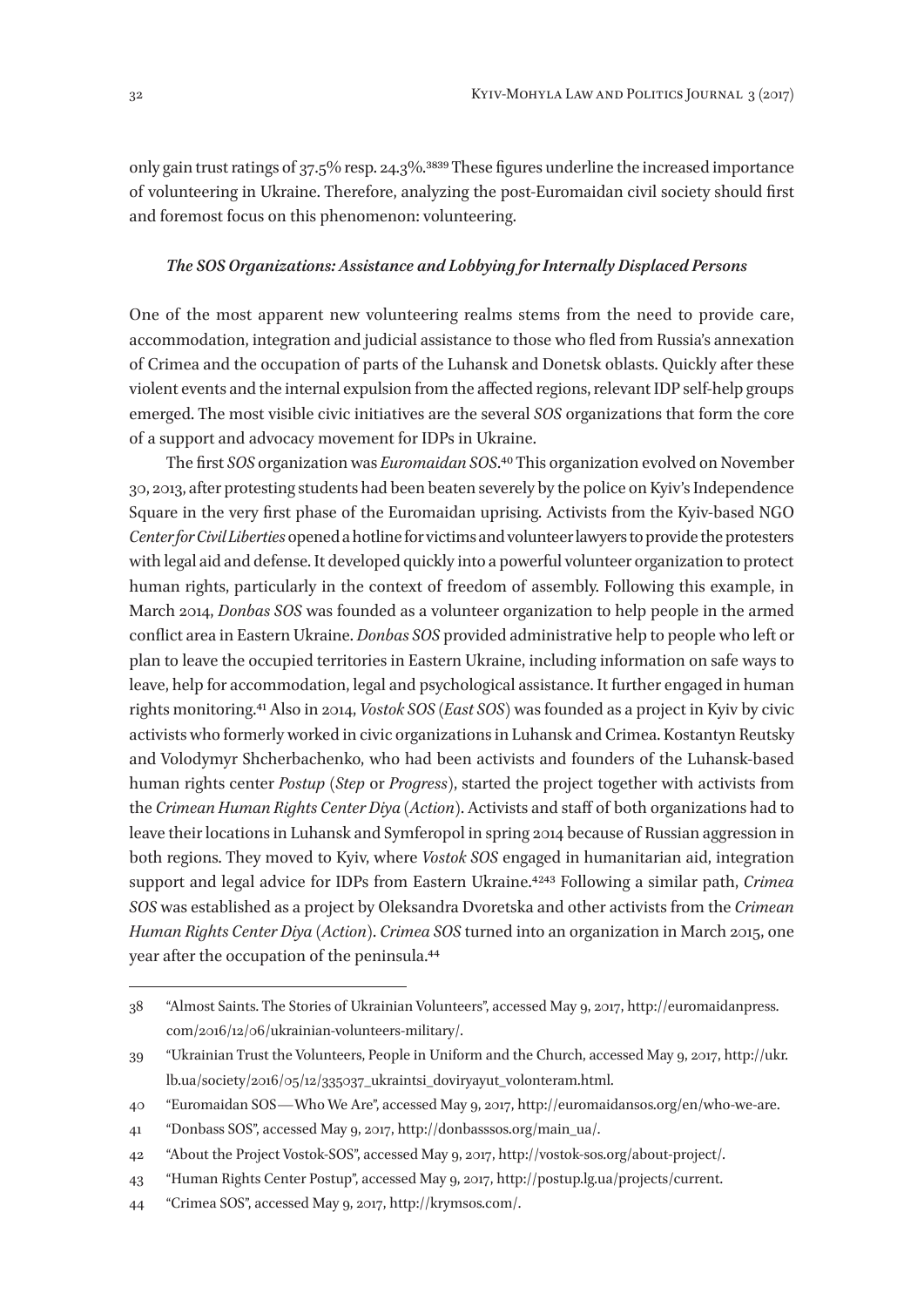Another telling example of civil society network activities is the *House of Free People,*45 a joint project of *Vostok SOS* and *Crimea SOS* together with the NGOs *New Donbas* and the *Center for Employment of Free People*.4647 The *House of Free People* was a service center in Kyiv for IDPs and victims of the annexation of Crimea and the violent conflict in Eastern Ukraine. It was established in 2015 as a contact point for IDPs, pooling services, volunteer work and information. Its uniqueness also stems from a planned long-term cooperation of the four NGOs, combining service provision and advocacy for improved legal situation of IDPs. This NGO coalition can be considered a novel result of the obvious necessity for civil society activists to cooperate intensely and sustainably. Unfortunately, due to a lack of further funding, the project ended after two years.

One main change aspect of the IDP-related work is the broad societal basis it stands on. Several human rights organizations broadened their forms of assistance, facilitating access for people to engage on a voluntary basis and provide humanitarian aid for IDPs. While the work of human rights groups before Euromaidan affected only few people—usually activists or journalists mainly working and living in metropolitan areas—the work with and for IDPs formed a basis for broadened civic engagement, which brought together activists and volunteers from different societal spheres. It can be assumed that the unique situation of a forced displacement of about 1.7 million Ukrainians from Crimea and the Eastern regions of Ukraine<sup>48</sup> prepared the ground for remarkably low-threshold opportunities for participation and engagement in Ukraine.

#### Army Support Groups

A qualitative and quantitative novelty in Ukrainian civil society and volunteer movements were the activities to support the Ukrainian army's fight in the armed conflict area in Eastern Ukraine. One reason why the so-called separatists in Luhansk and Donetsk oblasts were able to capture parts of Ukraine so efficiently and successfully was certainly the devastating state of the Ukrainian military. Longstanding fraud and corruption within the Ukrainian Ministry of Defense, in particular during the presidency of the Yanukovych administration, had led to a sparsely equipped and hardly operational army.49 When faced with the annexation of Crimea and the beginning war in Eastern Ukraine, public attention shifted towards the needs of the army. Many of those who had formed the self-defense units for Euromaidan, the so-called Hundreds

- 48 Internal Displacement Monitoring Centre: "Ukraine Country Information 2015", accessed May 9, 2017, http://www.internal-displacement.org/database/country/?iso3=UKR.
- 49 Oleg Friesen, "'Heimatfront'—Die Ukrainische Volontärsbewegung," Forschungsstelle Osteuropa Bremen, accessed December 24, 2017, http://www.laender-analysen.de/ukraine/pdf/ UkraineAnalysen171.pdf.

<sup>45</sup> "House of Free People Opens in Kyiv to Help Refugees from Crimea, Donbas", accessed May 9, 2017, https://www.kyivpost.com/article/content/ukraine-politics/house-of-free-people-opens-in-kyiv-tohelp-refugees-from-crimea-donbas‑396032.html.

<sup>46</sup> "Activists: Over a year "House of Free People" Held 900 Joint Events for IDPs and Is Currently Looking for Room to Expand", accessed May 9, 2017, http://uacrisis.org/de/46346-ukrainian-budinok-vilnihlyudej.

<sup>47</sup> Ben Long: "As Volunteerism Grows in Ukraine, a New National Identity Emerges", accessed May 9, 2017, https://www.usaid.gov/news-information/frontlines/january-february-2017/volunteerismgrows-ukraine-new-national.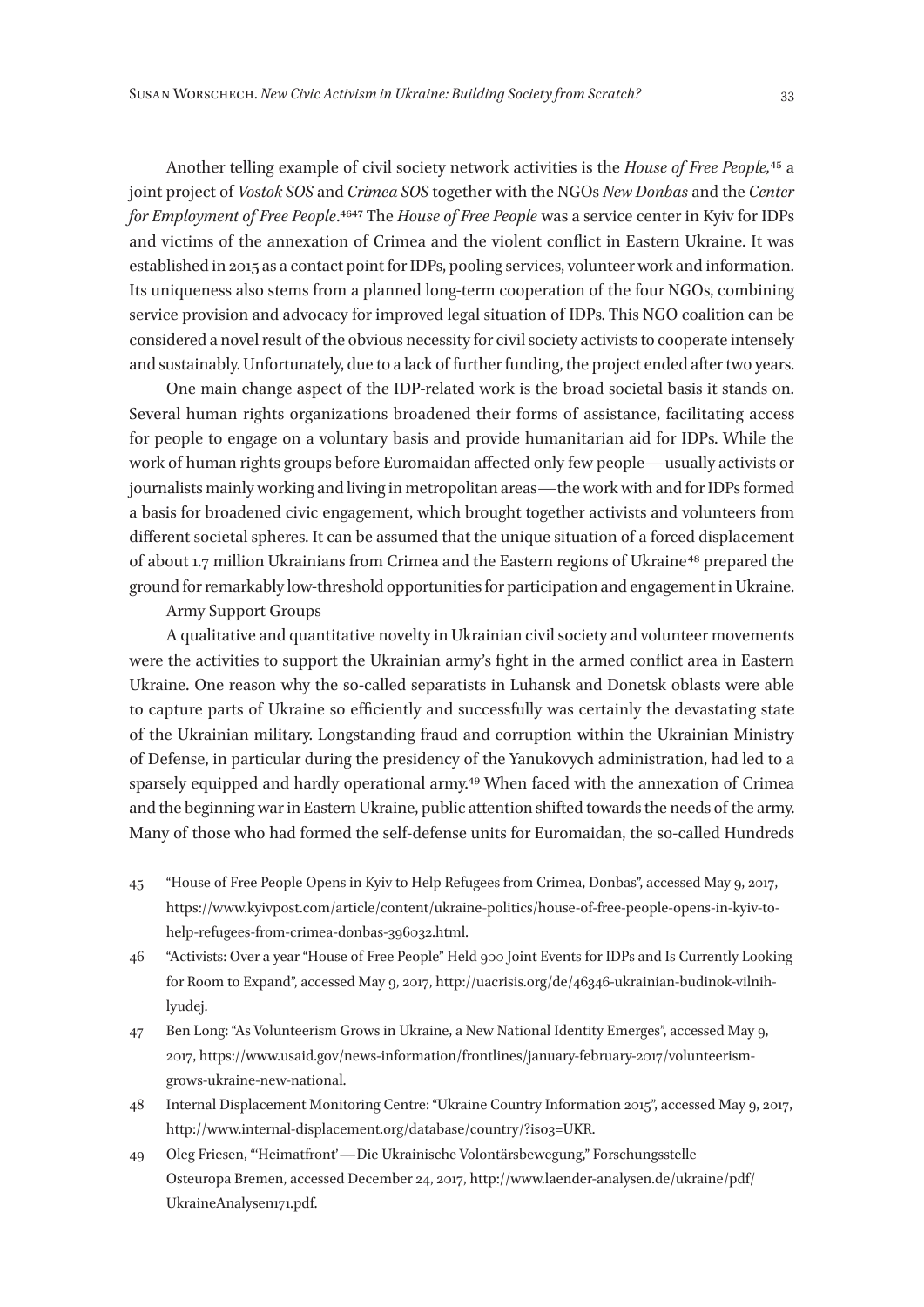(*Sotnya* in Ukrainian), voluntarily went to fight for Ukraine in spring 2014. Parallel, a civicmilitary volunteer infrastructure evolved, when active citizens joined forces to provide support to Ukrainian combatants in the East. It can be assumed that among the above-mentioned numbers on the volunteer movement, those supporting the army of Ukraine make up a high share.

According to different media and civil society sources, nearly 20 organizations can be counted as the most active ones who supported the army in the years 2014–2015 (see Table 1).50 51 52 53 Among them, *Come Back Alive (Vernys Zhyvym)*, *National Home Front (Narodnyi Tyl)*, *Wings of Phoenix (Kryla Feniksa)*, *Army SOS (Armia SOS)* and *The People's Project (Narodnyi Proekt)*  appear to be the most prominent initiatives. The structure and activities of the most prominent groups are described in detail by Kateryna Zarembo (in this volume). However, my analysis focuses less on single characteristics, but on roots, linkages and embeddedness of initiatives at different levels—prominent groups as well as grass-roots.

| <b>NAME</b>         | MAIN ACTIVITIES IN 2014-2015                  | <b>WEB ADDRESS</b>              |
|---------------------|-----------------------------------------------|---------------------------------|
| All-Ukrainian Union | Provision of medical equipment & protective   | https://www.facebook.com/       |
| Patriot             | gear, clothes & food for Ukrainian combat     | groups/PatriotGO/               |
|                     | units; information plus legal & psychological |                                 |
|                     | support for soldiers and their relatives      |                                 |
| Army SOS            | Provision of protective gear & non-lethal     | https://www.facebook.com/       |
|                     | equipment for Ukrainian combat units          | groups/armia.sos/?ref=nf_       |
|                     |                                               | target&fref=nf                  |
| ATO sister of Mercy | Provision of medical equipment & assistance,  | http://www.sister-mercy.com.ua, |
|                     | field amenities, clothes & food to Ukrainian  | https://www.facebook.com/       |
|                     | combat units                                  | Sistermerci/                    |
| Come back alive     | Provision of medical equipment, protective    | https://www.facebook.com/       |
|                     | gear, field amenities & non-lethal equipment  | groups/backandalive/, http://   |
|                     | for Ukrainian combat units                    | www.savelife.in.ua              |

*Table* 1*: Ukrainian NGOS and initiatives to support the Ukrainian Armed Forces*54

<sup>50</sup> "Verified Ways to Help Ukraine", accessed May 9, 2017, http://euromaidanpress.com/2014/07/04/ verified-ways-to-help-the-ukrainian-army/#arvlbdata.

<sup>51</sup> Anna Grygorash: "The Most Significant Volunteer Initiatives of the Year", accessed May 9, 2017, http:// www.theinsider.ua/lifestyle/geroyam-slava-samye-znachimye-volonterskie-initsiativy-goda/.

<sup>52</sup> Volodymyr Malynka, Olga German: "Volunteers of the War", accessed May 9, 2017, http://gazeta.dt.ua/ socium/volonteri-viyni-\_.html.

<sup>53</sup> Anastasiia Ryngys: "Back-Office of the Army. How Alternative Back Services Work", accessed May 9, 2017, http://www.pravda.com.ua/cdn/cd1/2015year/back\_office/.

<sup>54</sup> Source: Most information on the NGOs is taken from the overview page "Verified Ways to Help Ukraine", accessed May 9, 2017, see FN 46. This list was the central basis for further research in online articles and other web resources conducted by the author.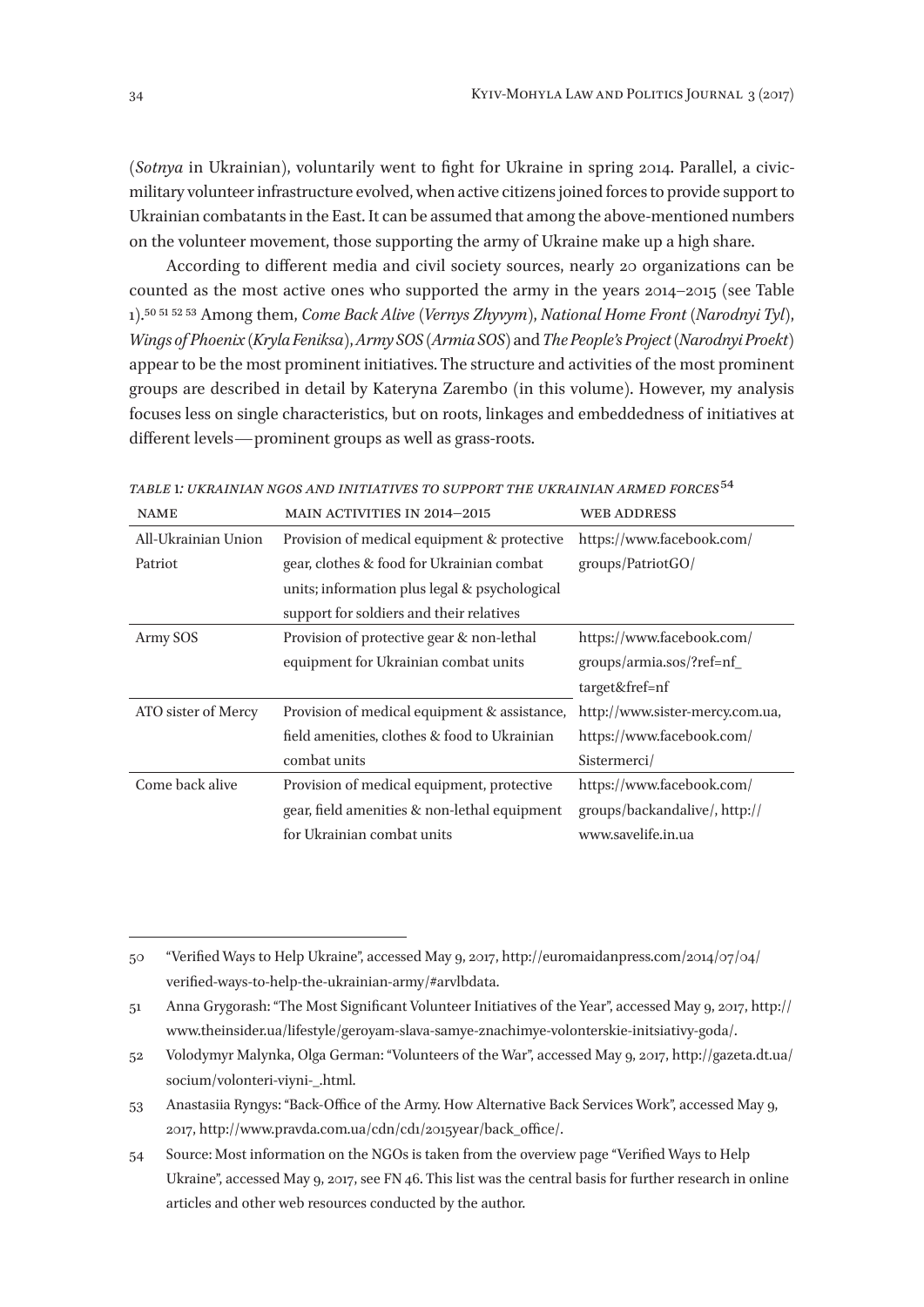| EuroArmyMaidan /<br>Support the Army of<br>Ukraine | Provision of medical equipment & assistance,<br>protective equipment, field amenities for<br>Ukrainian combat units                                              | https://www.facebook.com/<br>groups/fondeam/                                                |
|----------------------------------------------------|------------------------------------------------------------------------------------------------------------------------------------------------------------------|---------------------------------------------------------------------------------------------|
| Fuck U Putin (FUP)                                 | Private fundraising (mainly for Army SOS)                                                                                                                        | https://www.facebook.com/<br>FUPutin?fref=ts, http://www.<br>fuckuputin.com/                |
| Initsiatyva Ye+                                    | Fundraising & provision of medical<br>equipment/assistance for Ukrainian combat<br>units                                                                         | https://www.facebook.com/<br>helpEplus/                                                     |
| Joint Army support<br>project (NGO Kryla)          | Provision of light military equipment to Unit<br>A0224 in Donetsk oblast                                                                                         | https://www.facebook.com/kryla.<br>org.ua, http://kryla.org.ua/                             |
| Medicine of the<br>National Home Front             | Provision of medical equipment and<br>assistance for Ukrainian combat units                                                                                      | https://www.facebook.com/<br>MedicineoftheNational<br>HomeFront/                            |
| National Self-Defense<br>of Lviv                   | Provision non-lethal/protective equipment,<br>medical equipment, food & clothing, field<br>amenities for Ukrainian combat units and<br>civilians in the war zone | https://www.facebook.com/lviv.<br>samooborona                                               |
| National Home Front                                | Provision of different kinds of non-lethal/<br>protective equipment for Ukrainian combat<br>units                                                                | http://nt.org.ua/                                                                           |
| Patriotic Defense                                  | Provision of medical equipment, assistance,<br>trainings for Ukrainian combat units                                                                              | http://patriotdefence.org/                                                                  |
| Saving lives in<br>Ukraine                         | Fundraising, provision of medical equipment<br>& assistance for Ukrainian combat units                                                                           | https://www.facebook.com/<br>pg/SavingLivesinUkraine/<br>about/?ref=page_internal           |
| The People's Project                               | Fundraising/crowdfunding platform for<br>projects (army assistance, healthcare, social<br>welfare)                                                               | http://www.peoplesproject.com                                                               |
| Ukrainian Freedom<br>Fund                          | Provision of non-lethal/protective equipment<br>for Ukrainian combat units, fundraising                                                                          | https://www.facebook.com/<br>ukrfreedomfund, http://<br>ukrfreedomfund.org                  |
| <b>Victory Sisters</b><br>Foundation               | Provision with camouflage gear and field<br>amenities for Ukrainian combat units                                                                                 | https://www.facebook.com/<br>Victory.Sisters.foundation/<br>timeline, http://victoryua.com/ |
| Volunteers' Hundred                                | Provision of protective gear & non-lethal<br>equipment, medical equipment, field<br>amenities for Ukrainian combat units                                         | https://www.facebook.com/atovs                                                              |
| Wings of Phoenix                                   | Provision of protective gear & non-lethal<br>equipment, medical equipment & assistance<br>for Ukrainian combat units, repairing<br>buildings used by the army    | http://wings-phoenix.org.ua/<br>https://www.facebook.com/<br>wings.phoenix.foundation       |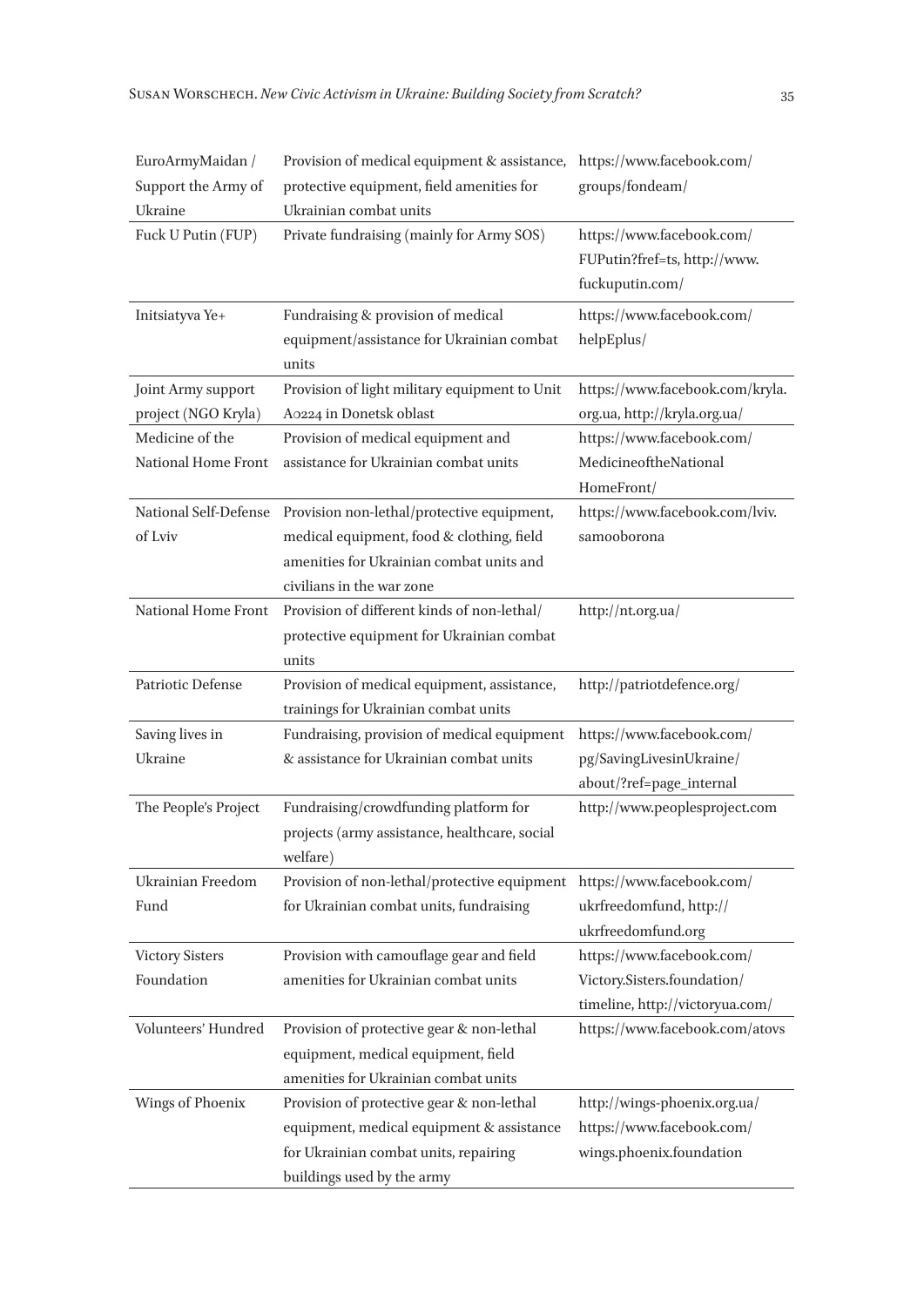What are the characteristics of these groups that can be attributed to the building of new trust networks, the isolation of public politics from inequality, and the dissolution of autonomous power centers? To answer this question, it is instructive to trace the roots, history and activities of the initiatives listed in Table 1. Figure 1 shows the embeddedness of the initiatives, including the events or organizations they stemmed from (visualized as squares), their internal cooperation, their links to political institutions (visualized as diamonds) and support groups from the Ukrainian Diaspora (visualized as triangles).



*Figure 1. Networks of Army Support Civic Initiatives in Ukraine. Visualization with Visone.55*

The first point to mention is the low level of cooperation among the initiatives themselves. Only few of the initiatives form coalitions; usually, the army support groups are connected to other realms of (civil) society or politics, or they operate more or less isolated. But this 'isolation' can also be interpreted as a broader embeddedness of initiatives in societal networks: rather than forming a 'NGO-elite', the groups show heterogeneous patterns of connectedness.

The multimodal network graphic shows two main clusters which denominate the origin of the groups: Most of them were founded as an immediate reaction to the staring war in Eastern Ukraine, but some also stem from participation in respectively defense of the Euromaidan protests. Two organizations are rooted in NGOs that date from pre-Euromaidan times: The Joint Army Support Project is run by the NGO *Kryla (Wings)*, a volunteer association from Dnipro (with

<sup>55</sup> Visone project team, *Visone: Analysis and visualization of social networks* (2001–2014), http://visone. info.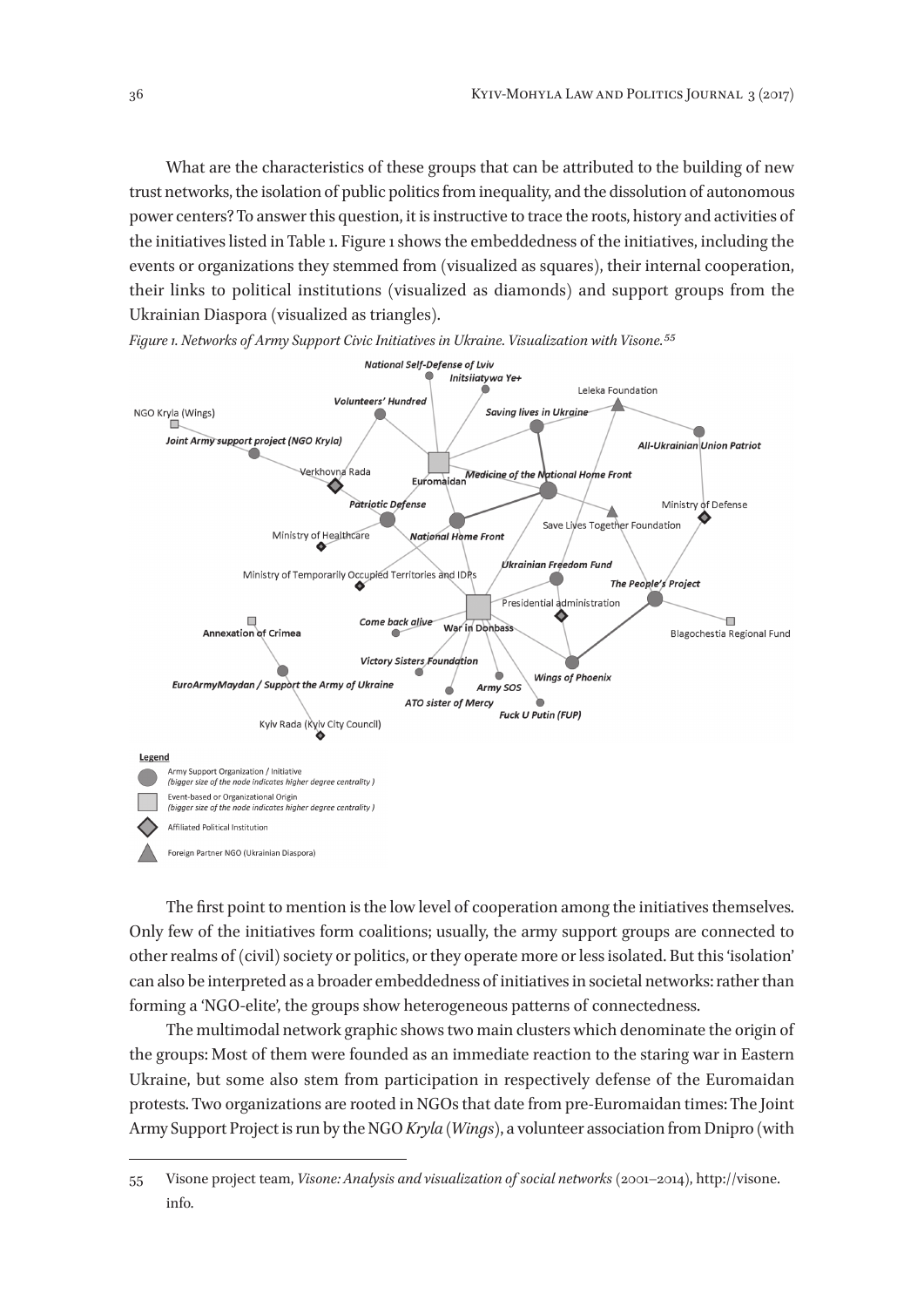a second office in Kyiv), which existed since 2008. The crowdfunding platform *The People's Project* is run by the Mykolaiv charitable fund *Blagochestia Regional Fund*, founded in 2008. Until the war in Eastern Ukraine, both were local organizations, focusing on various charitable and social issues such as assisting disabled children. In 2014, both broadened their focus and included summer camps for children from the armed conflict area in Eastern Ukraine, civil-military trainings for youth and the provision of light military equipment to army units in Donetsk oblast. *Kryla* also cooperated with two karate federations to provide military equipment to their members fighting in the East. This cooperation owes to *Kryla's* leader Denys Dzenzerskyi, member of Ukraine's parliament, the *Verkhovna Rada,* since 2012, who is himself a karate black belt holder, and president of one of the karate federations.56

Apart from *Kryla* and the *Joint Army Support Project*, six other organizations are more or less densely connected to high-level political institutions. *Patriotic Defense*, *Wings of Phoenix*, *Volunteers' Hundred*, the *All-Ukrainian Union Patriot*, *EuroArmy Maidan*, *National Home Front* and its sub-project *Medicine of the National Home Front* shared personnel with political and administrative institutions in Ukraine. Although these overlaps must not be understood as a more or less formal cooperation, they provide an approach to information and power structures via informal networks. These links indicate at least a certain social or symbolic capital of the better connected and densely embedded organizations.

The *National Home Front* and its sub-organization *Medicine of the National Home Front* were co-founded and led by Heorhii Tuka, a former IT specialist at Telekom Ukraine who was injured by anti-riot police at Euromaidan in February 2014.<sup>57</sup> Tuka became a member of parliament in 2014, and was appointed governor of Luhansk oblast by President Poroshenko in July 2015 (see Valentyna Romanova's article in this volume). In April 2016, he became the Deputy Minister in the newly created Ministry of the Temporarily Occupied Territories and Internally Displaced Persons.<sup>5859</sup>

Likewise, *Patriotic Defense* is linked to the ministerial level of Ukrainian politics.60 The NGO's founder, Uliana Suprun is a US-born physician of Ukrainian descent. She moved to Kyiv in autumn 2013 along with her husband Marco Suprun, who became the acting director of *Patriotic Defense*. Uliana Suprun was an active volunteer for the medical services at Euromaidan and later became a consultant to the Verkhovna Rada Committee on Public Health.61 After she received Ukrainian citizenship in 2015, she was appointed acting Minister of Healthcare in July 2016.<sup>62</sup> Additionally, she is well-connected within the Ukrainian diaspora worldwide.<sup>63</sup>

<sup>56</sup> "Denys Dzenzersky", accessed May 9, 2017, http://www.dzenzersky.com/.

<sup>57</sup> "George Tuka", accessed May 9, 2017, https://en.wikipedia.org/wiki/George\_Tuka.

<sup>58</sup> "Narodnyi Tyl", accessed May 9, 2017, https://en.wikipedia.org/wiki/Narodny\_Tyl.

<sup>59</sup> "Medical Narodnyi Tyl" (in Ukrainian), accessed May 9, 2017, http://nt.org.ua/nalbufin/.

<sup>60</sup> "Patriot Defense: Our Team", accessed May 9, 2017, http://patriotdefence.org/en/our-team/.

<sup>61</sup> "Suprun Uliana Nadia", accessed May 9, 2017, https://uk.wikipedia.org/wiki/Супрун\_Уляна\_Надія.

<sup>62</sup> "Ukrainian Cabinet appoints Uliana Suprun as Acting Health Minister", accessed May 9, 2017, http:// www.ukrweekly.com/uwwp/ukrainian-cabinet-appoints-ulana-suprun-as-acting-health-minister/.

<sup>63</sup> "Project: Patriot Defense", accessed May 9, 2017, http://www.ukrainianworldcongress.org/index.php/ id/670.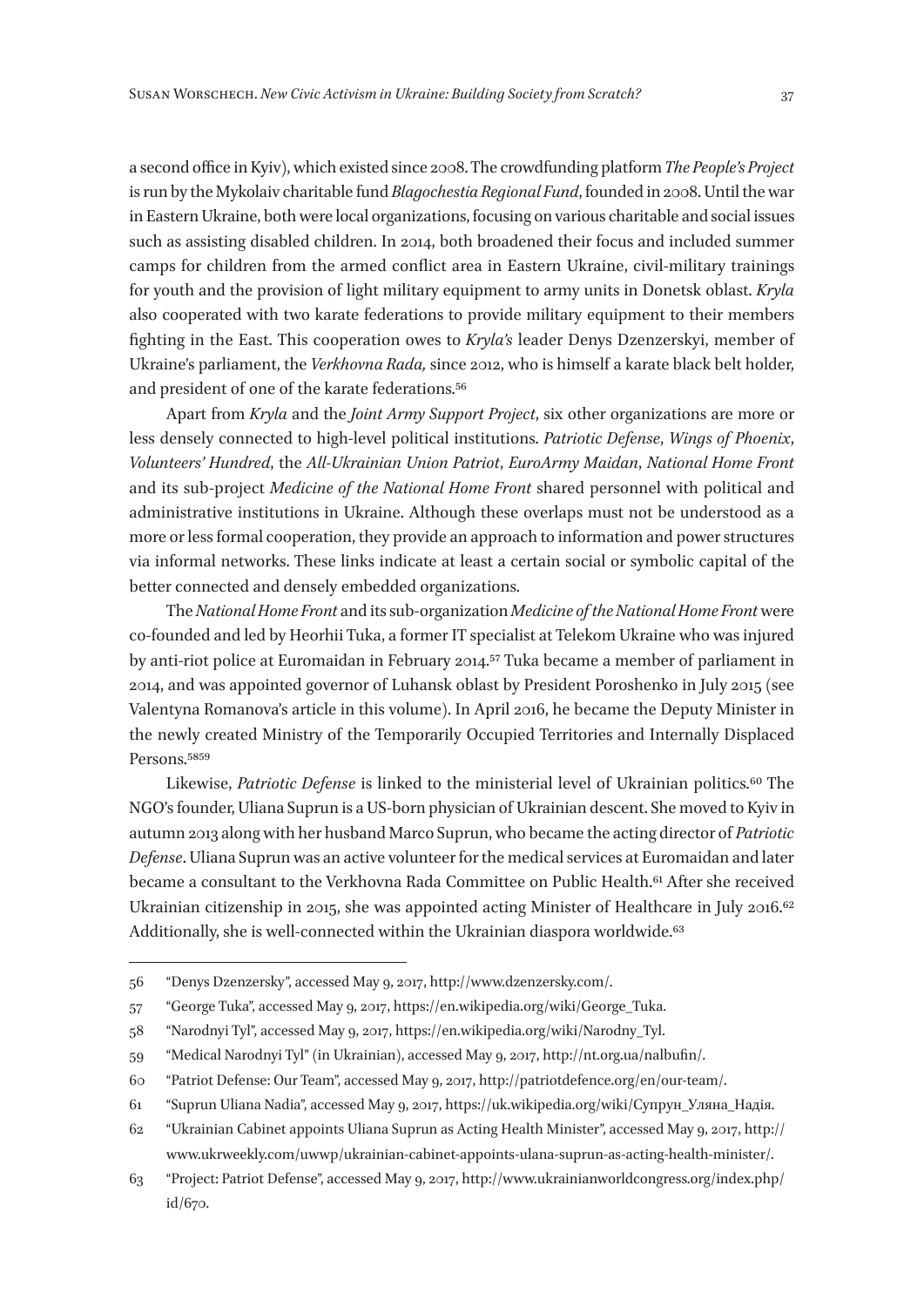The NGO *All-Ukrainian Union Patriot* is linked to the government through its leading member Oleksii Gridin who serves as advisor to the Minister of Defense.

The NGO *Wings of Phoenix* was founded in March 2014 by Yurii Biriukov, a private entrepreneur from Mykolaiv who volunteered for the Euromaidan medical services.<sup>64</sup> Besides providing humanitarian and medical support through the NGO, Biriukov also financed the repair of buildings used by the army, and funded the purchase of new military cargo planes. Since 2014, Biriukov is adviser to the President of Ukraine and to the Minister of Defense, while his NGO is headed by his wife Tetiana Biriukova.<sup>65</sup> Critics say that the NGOs is an oligarch's project that may help to whitewash corruption and oligarchic power.<sup>66</sup>

The *Ukrainian Freedom Fund*, set up in 2014 by Ukrainian and international business people, stands for civil society ties into politics and economy alike.67 Co-founder Olha Bosak worked with international companies and in the Yushchenko administration, based on her active involvement in the Orange Revolution.68 The Atlantic Group Limited is a company to which several of the *Freedom Fund's* managers are affiliated with; the *Fund's* Co-founder Andy Bain has worked with them since the early 1990s.69 The *Ukrainian Freedom Fund* is well connected on the international level as with the US-based fundraising organization Leleka Foundation.70

*Volunteers' Hundred* and *Support the Army of Ukraine* both had founders who joined politics in 2014. *Support the Army of Ukraine* had been founded via Facebook under the title *EuroArmyMaidan* as an initiative to support Ukrainian soldiers during the first days of the Russian invasion in Crimea. Since then, the initiative has grown up to 6,000 members and a wide network of volunteers.71 Anna Sandalova, founder of the initiative, became a Kyiv City Council member in 2014.72 The founder of *Volunteers' Hundred* Olena Masoryna became a member of parliament in 2014.73

Many army-support NGOs were rooted in the Euromaidan. The *Volunteers' Hundred* took their name after Euromaidan self-defense units. *Initsiiatyva Ye+* stemmed from a group of activists who organized the transport of injured protesters to save places around Euromaidan

- 70 "Leleka Foundation: About Leleka", accessed May 9, 2017, http://leleka.care/.
- 71 "Fond Pidtrimai Armiu Ukrainy", accessed May 9, 2017, http://ukrarmy.org/.
- 72 "Heroes of Our Time. Anna Sandalova and the Initiative 'Help the Army of Ukraine'", accessed May 9, 2017, https://focus.ua/society/302861/.
- 73 Oleg Friesen, "'Heimatfront'—Die ukrainische Volontärsbewegung," Forschungsstelle Osteuropa Bremen, accessed December 24, 2017, http://www.laender-analysen.de/ukraine/pdf/ UkraineAnalysen171.pdf.

<sup>64</sup> "Biriukov; Yurii Sergeevych", accessed May 9, 2017, https://ru.wikipedia.org/wiki/Бирюков,\_Юрий\_ Сергеевич\_(предприниматель).

<sup>65</sup> "Phoenix Wings: Who Are We?", accessed May 9, 2017, http://wings-phoenix.org.ua/en.

<sup>66</sup> Oleg Friesen, "'Heimatfront'—Die ukrainische Volontärsbewegung," Forschungsstelle Osteuropa Bremen, http://www.laender-analysen.de/ukraine/pdf/UkraineAnalysen171.pdf.

<sup>67</sup> "Ukrainian Freedom Fund", accessed May 9, 2017, http://ukrfreedomfund.org/en.

<sup>68</sup> "Olha Bosak Management Consulting: About Owner", accessed May 9, 2017, http://en.olhabosak.com/ owner/.

<sup>69</sup> "Atlantic Group", accessed May 9, 2017, http://www.atlanticgrouplimited.com.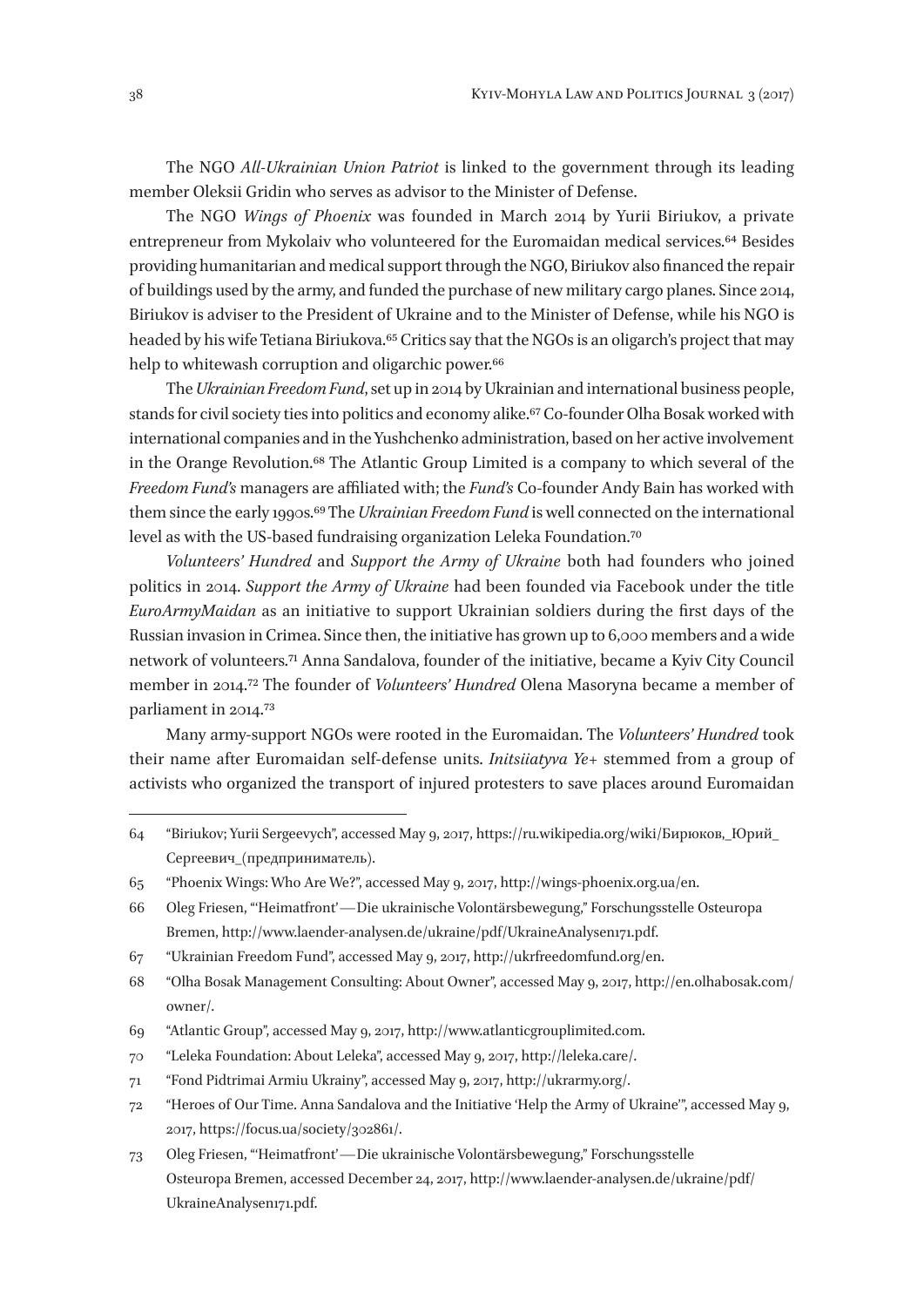and the distribution of food and drugs at Euromaidan. *People's Self-Defense of Lviv*, which is the largest volunteer group outside Kyiv, helped Euromaidan activists to get to Kyiv for the protests, and organized the protection of the Lviv Euromaidan from violence.7475 In cooperation with *MedAutoMaidan*, a civic group that provided medical support for Euromaidan protestors, the initiative *Saving Lives in Ukraine* raised donations and medical supplies for the Ukrainian army.7677 The NGO *ATO Sister of Mercy,* rooted in the defense of the Kharkiv Euromaidan protests, collected medical equipment, first aid items and other field equipment, such as tents, gas stoves, sleeping mats, balaclava headgear, but also cigarettes or children's drawings, and delivered them to army units in Donbas.7879

Some organizations appear grassroots-like, obviously lacking systematic interweaving with the political or economic sphere. The highly regarded NGO *Come Back Alive,* founded in May 2014 by the IT specialist Vitalii Deineha from Kyiv, focused on fundraising and providing the Ukrainian army with night-vision devices.<sup>80</sup> On their homepage, the organization clearly refers to the grass-roots level by stating they are "normal Ukrainians, who are not indifferent. We were coders, designers, journalists. War changed everything." 81 They underline having no sponsors or patrons and receiving only individual donations. Complete accounting, listing every single donation, is openly accessible in the Internet.82

Another reputable grassroots-group, the *Victory Sisters Foundation*, supported army units with military equipment ranging from protection gear to high-tech aerial reconnaissance devices and non-military items such as books.<sup>83</sup> They also produced Ghillie Suits, specific camouflage clothing designed to resemble the surrounding environment. These suits were manufactured daily in the afternoons by (mainly female) volunteers in downtown Kyiv.<sup>84</sup>

- 78 "ATO Sister of Mercy", accessed May 9, 2017, https://www.facebook.com/Sistermerci/ posts/1687348181481269.
- 79 "Sister-Mercy: Help the Wounded in the Anti-Terrorist Operation!", accessed May 9, 2017, http://www. sister-mercy.com.ua.
- 80 "Povernys Zhyvym", accessed Ma 9, 2017, http://www.savelife.in.ua, https://www.facebook.com/ groups/backandalive/.

84 "Batalion 'Kikimora'", accessed May 9, 2017, http://victoryua.com/projects/батальон-кикимора/.

<sup>74</sup> "Narodna Samoobrona Lvivshchyny", accessed May 9, 2017, https://www.facebook.com/lviv. samooborona/.

<sup>75</sup> Oleg Friesen, "'Heimatfront'—Die ukrainische Volontärsbewegung," Forschungsstelle Osteuropa Bremen, http://www.laender-analysen.de/ukraine/pdf/UkraineAnalysen171.pdf.

<sup>76</sup> "Saving Lives in Ukraine", accessed May 9, 2017, https://www.facebook.com/SavingLivesinUkraine.

<sup>77</sup> Christopher Dunnett, "How Volunteers Created A 'Second State' Inside Ukraine," accessed December 24, 2017, https://medium.com/@Hromadske/how-volunteers-created-a-second-stateinside-ukraine-ebefb5d82e1c.

<sup>81</sup> Source: http://www.savelife.in.ua/about.html, accessed May 9, 2017, translation by the author.

<sup>82</sup> https://onedrive.live.com/view. aspx?resid=B 0264747CBB 7E 393!2111&ithint=file%2cxlsx&app=Excel&authkey=! AGykGI9jzd1OdiI, accessed May 9, 2017.

<sup>83</sup> "Sestry peremohy", accessed May 9, 2017, http://victoryua.com.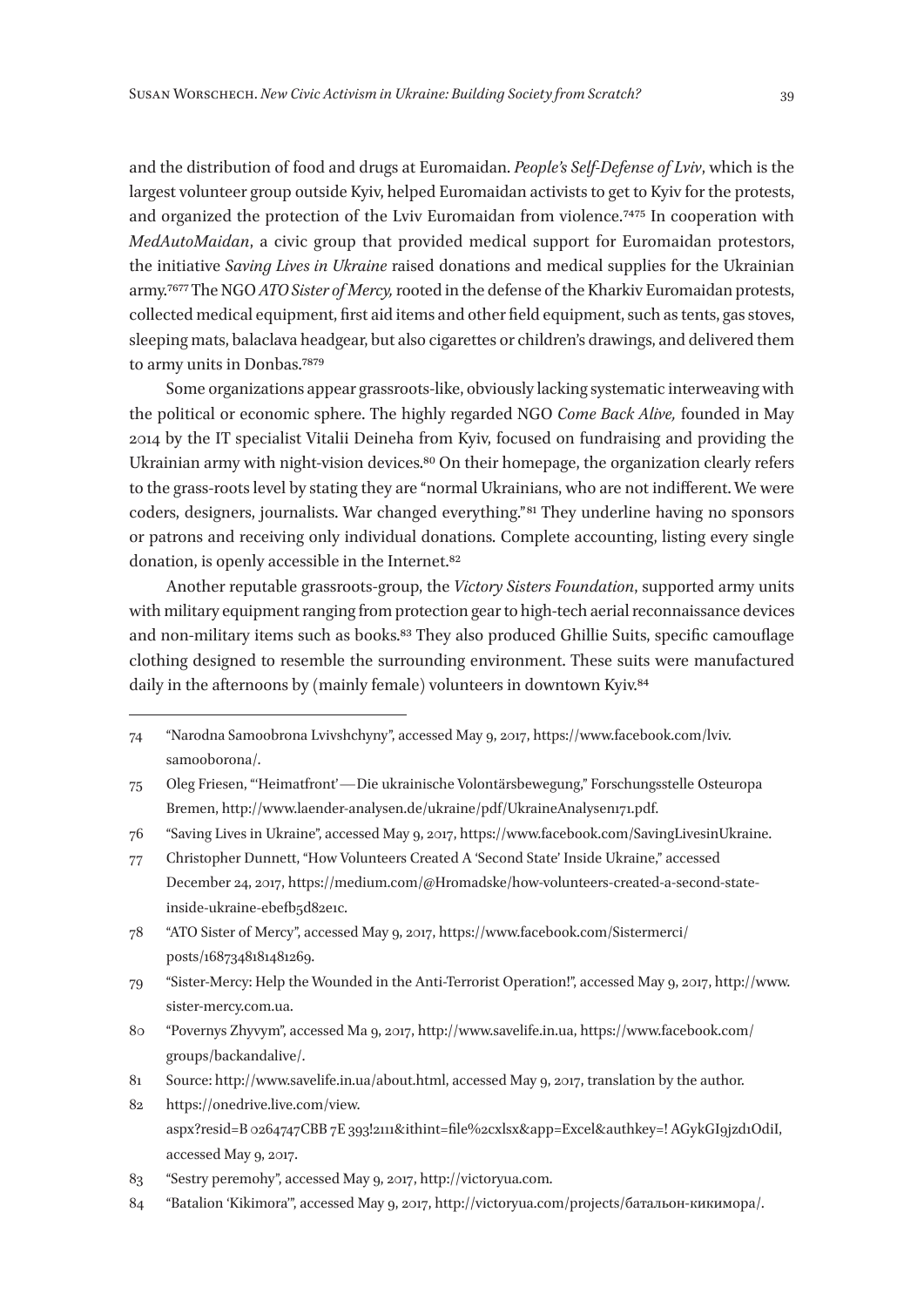The project *Fuck U Putin* was a mixture of fundraising, lifestyle, protest merchandising, and small-scale social entrepreneurship. *Fuck U Putin* created and sold bracelets, T-shirts, bumper stickers and cups in their online shop. An (unknown!) share of every purchase was donated to *Army SOS*. *Fuck U Putin* claimed to be "more than just sentiment", trying to keep up the protest and freedom spirit of Euromaidan woven into T-Shirts and strung on armlets.<sup>85</sup>

#### *Discussion*

In section 2, democratization was conceptualized as an increase of political inclusiveness, promoted through changes in the societal areas of trust networks, inequalities, and autonomous power centers. Do the presented case studies provide indicators for such changes?

#### *Trust Networks*

In both cases, transformation and creation of trust networks were obvious. Two army support groups and all IDP groups were rooted in pre-Euromaidan-NGOs, what indicates a transfer of social and human capital to a new situation, including the adaption of issues and tasks. Euromaidan itself functioned as a crucial platform for the creation of trust networks leading to the establishment of initiatives and NGOs. Coalitions among IDP groups—for instance, the *"House of Free People"*—underline the building of new trust networks.

Equally relevant are trust networks protruding into the political and societal sphere. The increased participation of volunteers both in IDP and army support groups is remarkable. Some grassroots-level army support initiatives were among the most renowned organizations. Yet, the relatively high share of links into the political sphere indicate the increase of trust networks as well. In the best case, more stable ties between civic and political actors could help reducing distrust and antagonism between both spheres, thus overcoming pre-Euromaidan cleavages between activists and politics and integrating Euromaidan's political ideas into politics.

#### *Isolation of Categorical Inequalities*

Characteristics indicating that categorical inequalities such as class, gender or social background become less translated into public politics are strengthened advocacy activities, as well as increasing heterogeneity within civil society initiatives. As the analyzed groups were not primarily advocacy-oriented, but service-oriented initiatives, this aspect could not be expected to be too strong. But it should be noted that the sharp distinction between 'watchdogs' and 'schools of democracy' is mainly an analytical one; empirically, both functions often overlap. Both IDP and army support groups became active in a situation of urgent needs of their target groups. IDP organizations did not only provide humanitarian aid, but also advocacy and public claims for better state support in terms of housing, employment services, or education. Since a good share of them stemmed from human rights organizations, they were well prepared for advocacy and human rights monitoring concerning the IDP situation. The army support groups focused mainly

<sup>85</sup> "FUP. More than Just Sentiment", accessed May 9, 2017, http://www.fuckuputin.com/.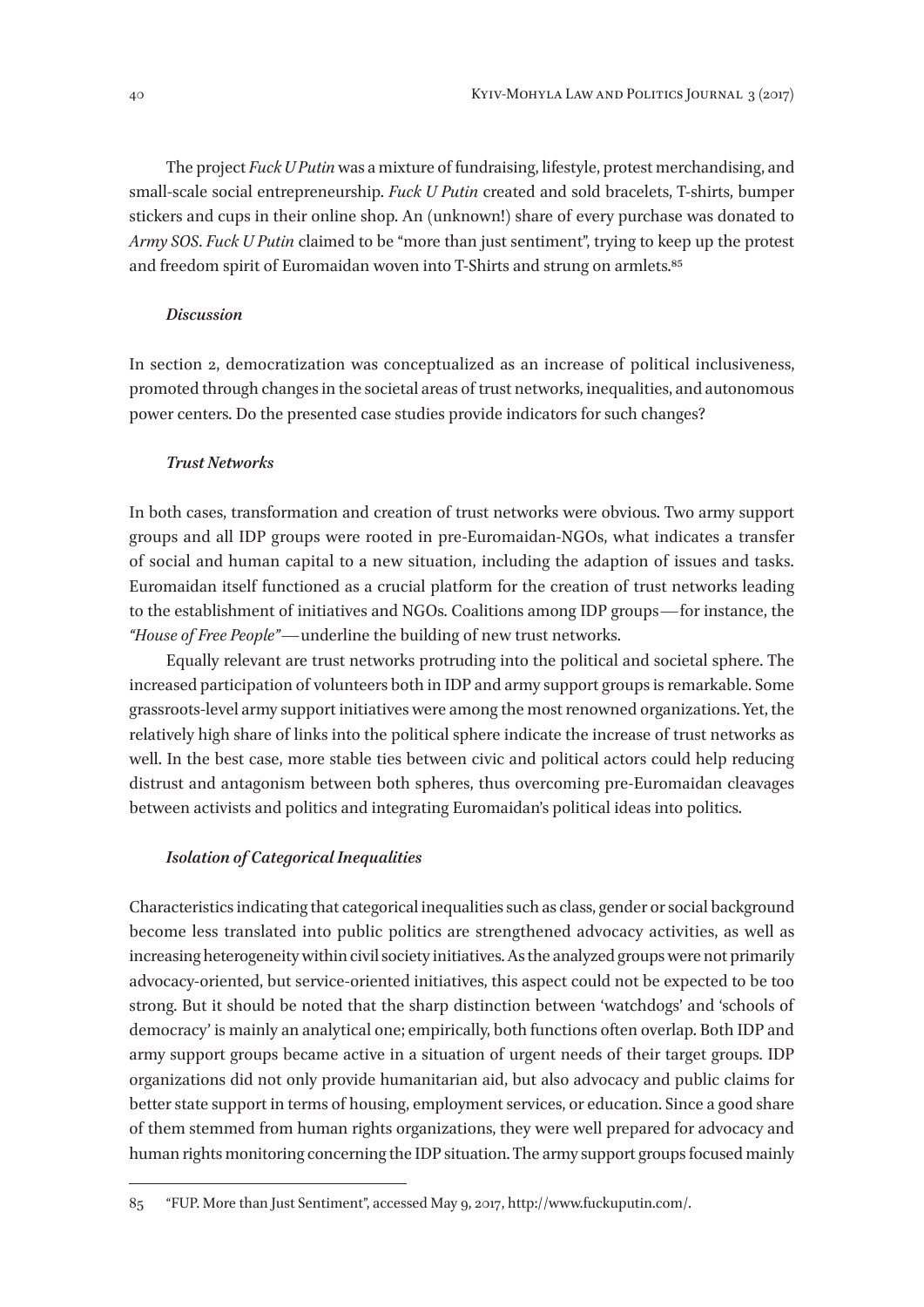on direct support with resources, and less on advocacy—what would however be necessary, given the disastrous situation of the armed forces in 2014 and the still inadequate aftercare for veterans. However, some of the groups did provide legal advice, and based on their links into politics, they may even transfer the demands and needs of soldiers and their families into politics.

The initiatives' internal heterogeneity could not be evaluated here due to missing data on this issue. However, it can be assumed that the more grassroots-based an initiative is, the more heterogeneous it may be in its internal composition, leading to a broadened participation of citizens irrespective of their attributional characteristics. The *Victory Sisters Foundation* provides with their sewing meetings a low-threshold opportunity for anyone to get active, and these meetings could work as a platform for raising other issues, potentially promoting further activism. However, human rights organizations can be expected to be more attractive for lawyers or other academics, what could render these organizations more homogenous.

#### *Autonomous Power Centers*

Did the case studies show whether these groups help to dissolute autonomous power centers? Indicators were transferring autonomous power centers into state structures, raising public voice for transparency, and asserting public control over formerly autonomous power centers.

The most problematic examples of autonomous power centers are militia and battalions who refuse to subordinate themselves to civic control. It seems that the volunteers supporting the Ukrainian army could at best be neutral here—in the case study, all of them provided support to the Ukrainian army, but it cannot be excluded that they supported volunteer battalions operating outside the regular army during the beginning of the conflict. However, it is subject to further research whether the support groups even actively contributed to the incorporation of the battalions into the state military.

Concerning transparency, it is striking that in particular the army support groups were themselves very aware of transparency. Many of them even published their complete accounting and financial charts including every single donation online. Thereby, they set an example and potentially asserted normative pressure on military and state administrations to put the issue of transparency on their agendas. However, in their portrayed work, they did not openly demand more transparency and accountability.

Finally, do IDP and army support groups contribute to public control on former or potential autonomous power centers? Based on the groups' close cooperation with state institutions, and increased connectedness of representatives of different social and political realms, state institutions found themselves within a broader public sphere, gaining more public attention than before Euromaidan. Since a larger share of the general public engaged for IDPs, humanitarian issues and army support, more people were involved in debates and processes. Yet, it is questionable whether in military and humanitarian crises, a critical perspective can be maintained or is even appreciated. In particular, support for and popularity of the army could also bear a legitimization process for military forces that may encourage the latter to reject critical public control.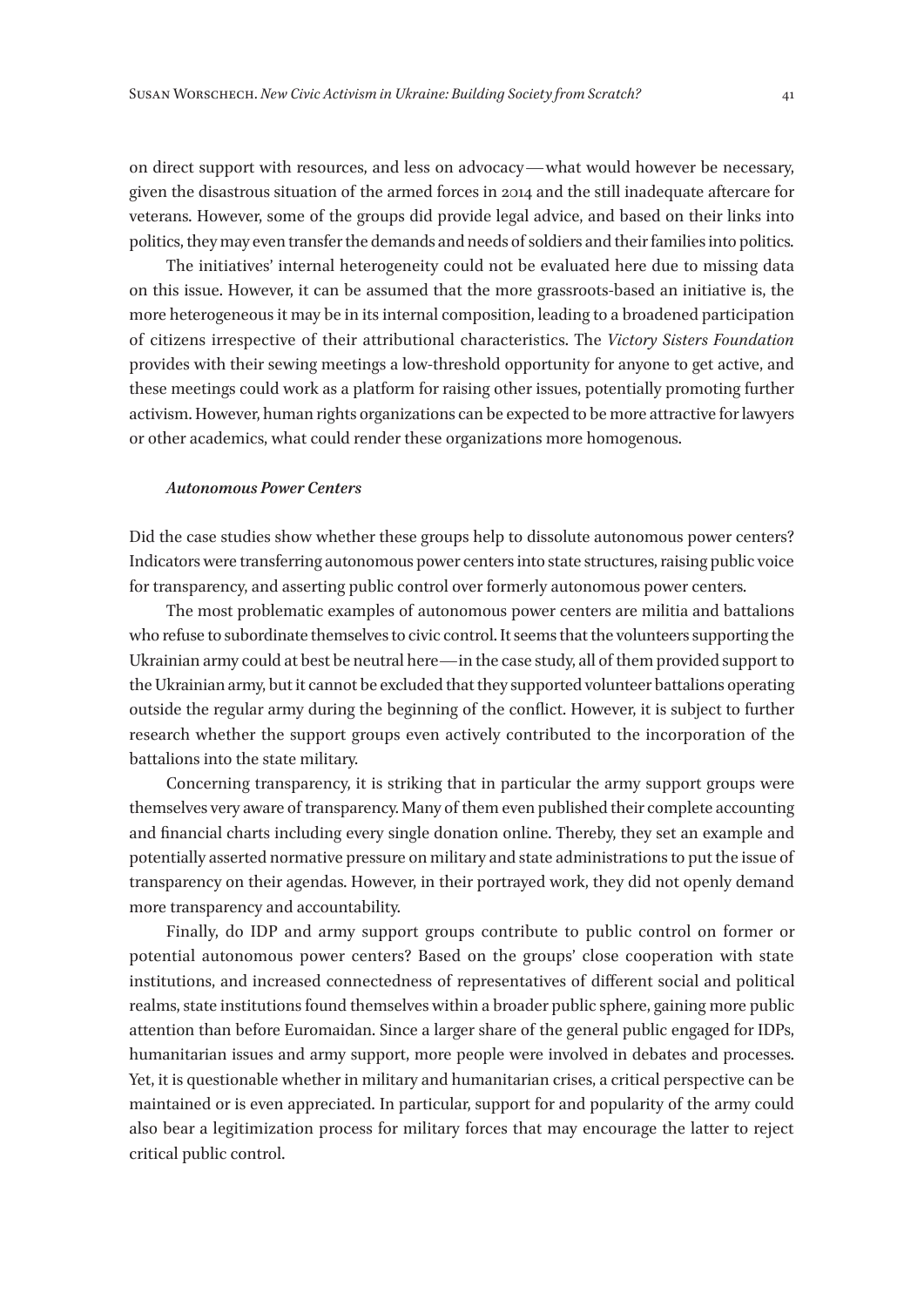## **Conclusion**

The aim of this article was to describe the key characteristics of post-Euromaidan civil society in Ukraine, and to analyze to what extent it contributes to democratization in Ukraine. Both cases underline that civil society in Ukraine adjusted itself to new demands and issues, so that IDP and army assistance mark two crucial subjects of activism. However, more important is the high share of volunteering and broad participation, as was exemplified by the data provided above.

Regarding civil society's contribution to democratization, building of trust networks appears the most promising aspect. Civic networks stemming from civic activism at Euromaidan and before proved to be a springboard for broadened participation. The promotion of further cooperation could therefore contribute to the building of bridging social capital,<sup>86</sup> thus counteracting societal disintegration and supporting the establishment of a more sustainable generalized trust. Civil society could help overcome social cleavages, for example when volunteers with different social, educational, or regional backgrounds work together to support citizen fellows with different backgrounds. Consequently, the Tocquevillean function of civil society democratic socialization and building social capital—appears to be the dominant modus of civil society at least within the realms of IDP and army assistance

However, the watchdog function of civil society seems rather weak in both cases. This is not a too big surprise since the cases comprised groups who are not explicitly 'watchdogs'—rather the contrary. However, at least one IDP organization is based on a human rights NGO, and some army support groups also provide legal assistance to soldiers and their relatives. For example, the SOS organizations also insisted on better social, housing and integration assistance by the Ukrainian state, although it is questionable to what extent civic actors are able to lay claims vis-à-vis the government to respond to the humanitarian needs of the displaced people. The analysis of civil society's influence on the reduction of inequalities and the transformation of autonomous power centers demonstrated ambivalent results. The contributions can be assumed to be small or neutral, in the best case. The democratizing function of civil society as a watchdog of democratic rule obviously recedes into the background when humanitarian crises and military defense are paramount.

To sum up, since Euromaidan, civil society managed to build and broaden trust networks in Ukraine in a formerly unknown dimension. A high share of volunteering and participation is an important precondition for democratization. But, as Tilly notes, equality, protection, and reliability are equally important features of state-citizen-consultations. Diminishing inequalities in the access to politics and excluding autonomous power centers from political influence will remain important tasks of the Ukrainian civil society.

Looking ahead, certain ambivalences for democratization and civil society appear. First, as disappointment and exhaustion among volunteers may rise constantly, confidence in state capabilities and enthusiasm for civic engagement may decrease rapidly. A free-of-charge outsourcing of central state tasks to civil society may rise political disenchantment among those who are investing their time, energy and resources in activism and mutual support. Second, trust

<sup>86</sup> Robert D. Putnam, "Bowling Alone: America's Declining Social Capital," *Journal of Democracy* 6, no. 1  $(1995)$ .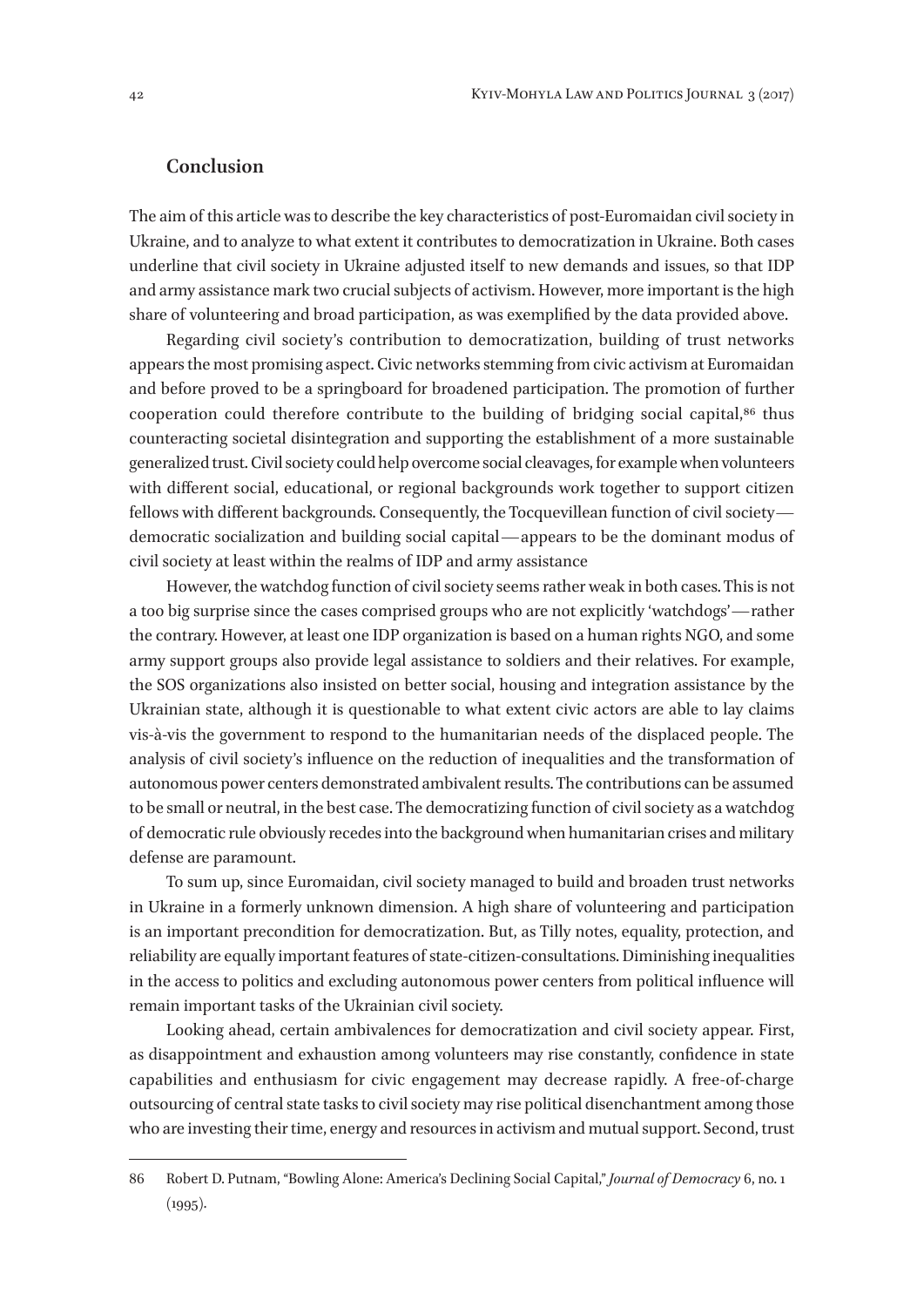networks, born in a situation of societal and political emergency, are highly emotionally charged and issue-centered. It is questionable whether military networks and emergency relief groups may translate their activities and networks towards civilian, non-martial issues one day. The transfer of crisis-centered volunteer networks into long-term policy-oriented civilian society may turn out to be complicated. Third, given the huge reputation of the volunteer movement among the Ukrainian society, activist groups themselves may evolve into autonomous power centers, as was the case for some military volunteer units. A self-confident civil society may produce veto players whose legitimacy stems from reputation instead of democratic procedures, thus probably hindering democratic development.

This article illuminates a prominent fraction of Ukraine's new civil society, but the picture remains incomplete. What can be drawn from the two cases is that at present, the political impact of post-Euromaidan civil society lies first and foremost in compensating state failure than in contributing to democratization. The purposeful democratization of the political sphere from within will remain a relevant future task of civil society in Ukraine.

#### **Bibliography**

- Banakh, Mykhaylo. *Die Relevanz der Zivilgesellschaft bei den Postkommunistischen Transformationsprozessen in Osteuropäischen Ländern: Das Beispiel der Spät- und Postsowjetischen Ukraine 1986–2009.* Soviet and Post-Soviet Politics and Society 121. Stuttgart: ibidem, 2013.
- Cohen, Jean L., and Andrew Arato. *Civil society and political theory.* Studies in Contemporary German Social Thought. Cambridge, Mass. [u.a.]: MIT-Press, 1992.
- Dunnett, Christopher. "How Volunteers Created A 'Second State' Inside Ukraine." Accessed December 24, 2017. https://medium.com/@Hromadske/how-volunteers-created-a-secondstate-inside-ukraine-ebefb5d82e1c.
- Edwards, Bob, Michael W. Foley, and Mario Diani. *Beyond Tocqueville: Civil Society and the Social Capital Debate in Comparative Perspective.* Hanover; London: University Press of New England, 2001.
- Friesen, Oleg. "'Heimatfront'—Die Ukrainische Volontärsbewegung." Accessed December 24, 2017. http://www.laender-analysen.de/ukraine/pdf/UkraineAnalysen171.pdf.
- Gerring, John. "What Is a Case Study and What Is It Good for?" American Political Science Review 98, no. 02 (2004): 341–54. doi:10.1017/S 0003055404001182.
- Habermas, Jürgen. *Faktizität und Geltung: Beiträge zur Diskurstheorie des Rechts und des demokratischen Rechtsstaats*. [Frankfurt am Main]: Suhrkamp, 1992.
- Hahn-Fuhr, Irene, and Susann Worschech. "External Democracy Promotion and Divided Civil Society—the Missing Link." In *Civil Society and Democracy Promotion*. Edited by Timm Beichelt et al., 11–41. Challenges to Democracy in the 21st Century. Basingstoke, Hampshire: Palgrave Macmillan, 2014.
- Henderson, Sarah L. "Selling Civil Society." *Comparative Political Studies* 35, no. 2 (2002): 139–67. doi:10.1177/0010414002035002001.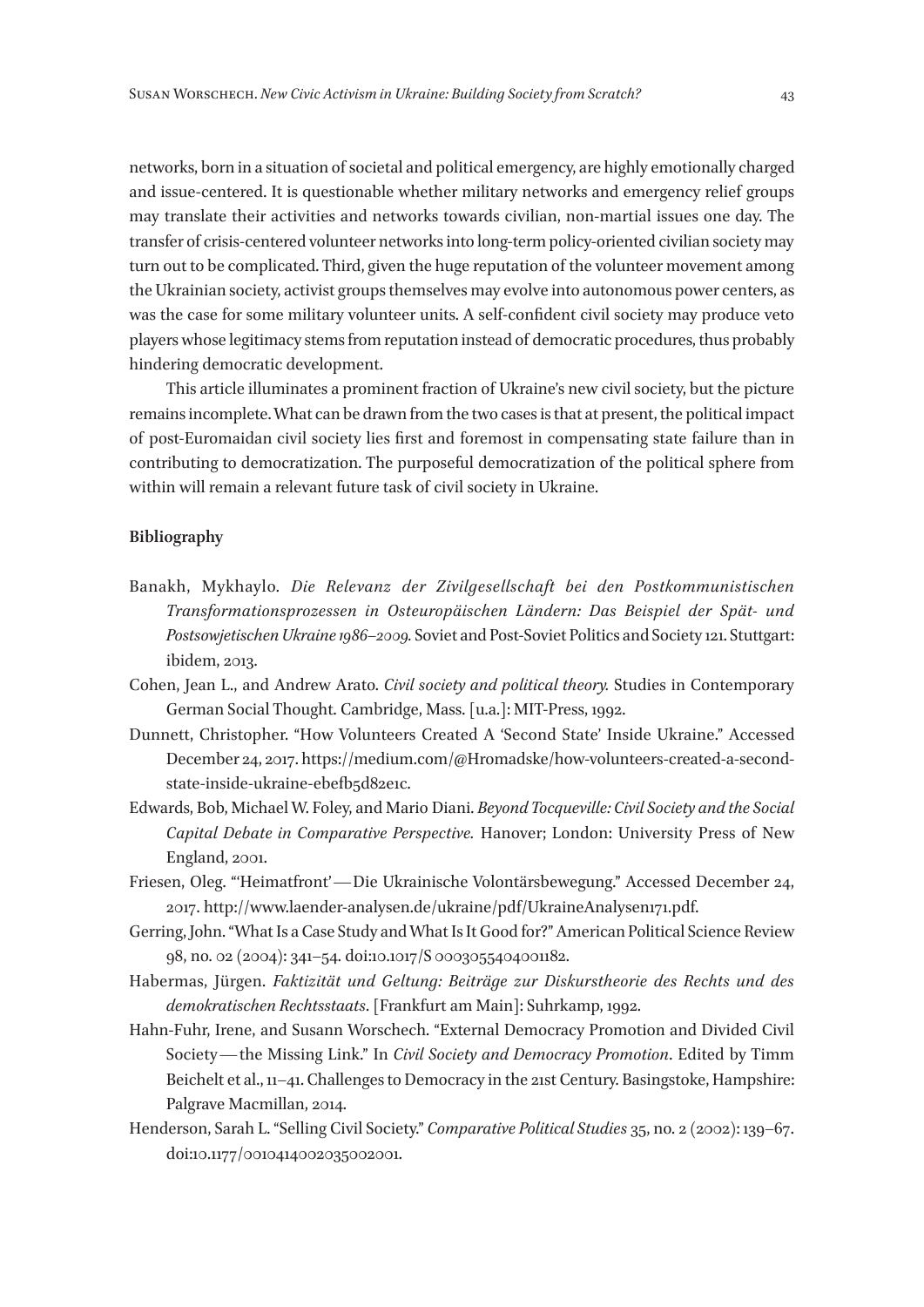- Howard, Marc M. *The Weakness of Civil Society in Post-Communist Europe*. Cambridge: Cambridge University Press, 2003.
- Ishkanian, Armine. "Democracy Promotion and Civil Society." In *Global Civil Society: Communicative Power and Democracy.* 2007/8. Edited by Helmut Anheier, Marlies Glasius and Mary Kaldor, 58–85. London: Sage Publications, 2007.
- Kappeler, Andreas. *Kleine Geschichte der Ukraine*. Orig.-Ausg., 3., überarb. und aktualisierte Aufl. Beck'sche Reihe 1059. München: Beck, 2009.
- Lutsevych, Orysia. "How to Finish a Revolution: Civil Society and Democracy in Georgia, Moldova and Ukraine." Accessed January 14, 2013. http://www.chathamhouse.org/publications/ papers/view/188407.
- Meister, Stefan. "Quo Vadis Ukraine? Die Neuerfindung des Ukrainischen Staates." Accessed June 19, 2016. http://www.laender-analysen.de/ukraine/pdf/UkraineAnalysen142.pdf.
- Mendelson, Sarah E. and John K. Glenn, eds. *The Power and Limits of NGOs: A Critical Look at Building Democracy in Eastern Europe and Eurasia*. New York: Columbia University Press, 2002.
- Merkel, Wolfgang, and Hans-Jürgen Puhle. *Von der Diktatur zur Demokratie*. Wiesbaden: VS Verlag für Sozialwissenschaften, 1999.
- Minakov, Mikhail. "Corrupting Civil Society in Post-Maidan Ukraine?" Accessed May 31, 2016. http://carnegie.ru/2015/04/11/corrupting-civil-society-in-post-maidan-ukraine/ikbg.
- Mudde, Cas, and Petr Kopecky. *Uncivil Society? Contentious Politics in Post-Communist Europe*. London; New York: Routledge Chapman & Hall, 2002.
- Ost, David. "The Decline of Civil Society After 'Post-Communism.'" In *The New Politics of European Civil Society*. Edited by Ulrike Liebert and Hans-Jörg Trenz, 163–77. London; New York: Routledge Studies on Democratizing Europe. Routledge Chapman & Hall, 2011.
- Palyvoda, Lyubov, O. Vinnikov, and V. Kupriy. "Defining Civil Society for Ukraine: Research Report." 2016.
- Pishchikova, Kateryna. *Promoting Democracy in Postcommunist Ukraine: The Contradictory Outcomes of US Aid to Women's NGOs*. Lynne Rienner Publishers, 2010.
- Pridham, Geoffrey. *The Dynamics of Democratization: A Comparative Approach*. London, New York: Continuum, 2000.
- Puglisi, Rosaria. "A People's Army: Civil Society as a Security Actor in Post-Maidan Ukraine." IAI Working Papers, IAI, Roma, July 2015. Accessed December 25, 2017. http://www.iai.it/en/ pubblicazioni/peoples-army.
- Putnam, Robert D. "Bowling Alone: America's Declining Social Capital." *Journal of Democracy* 6, no. 1 (1995): 65–78.
- Putnam, Robert D. *Bowling Alone: the Collapse and Revival of American Community*. 7th ed. New York, NY [u.a.]: Simon & Schuster, 2000.
- Putnam, Robert D., Robert Leonardi, and Raffaella Y. Nanetti. *Making Democracy Work: Civic Traditions in Modern Italy*. Princeton: Princeton University Press, 1993.
- Stewart, Susan. "Zivilgesellschaft in Russland und der Ukraine. Divergierende Kontexte und ihre Implikationen." Berlin, April 2016. Accessed December 25, 2017 http://www.swp-berlin.org/ fileadmin/contents/products/studien/2016S 04\_stw.pdf.